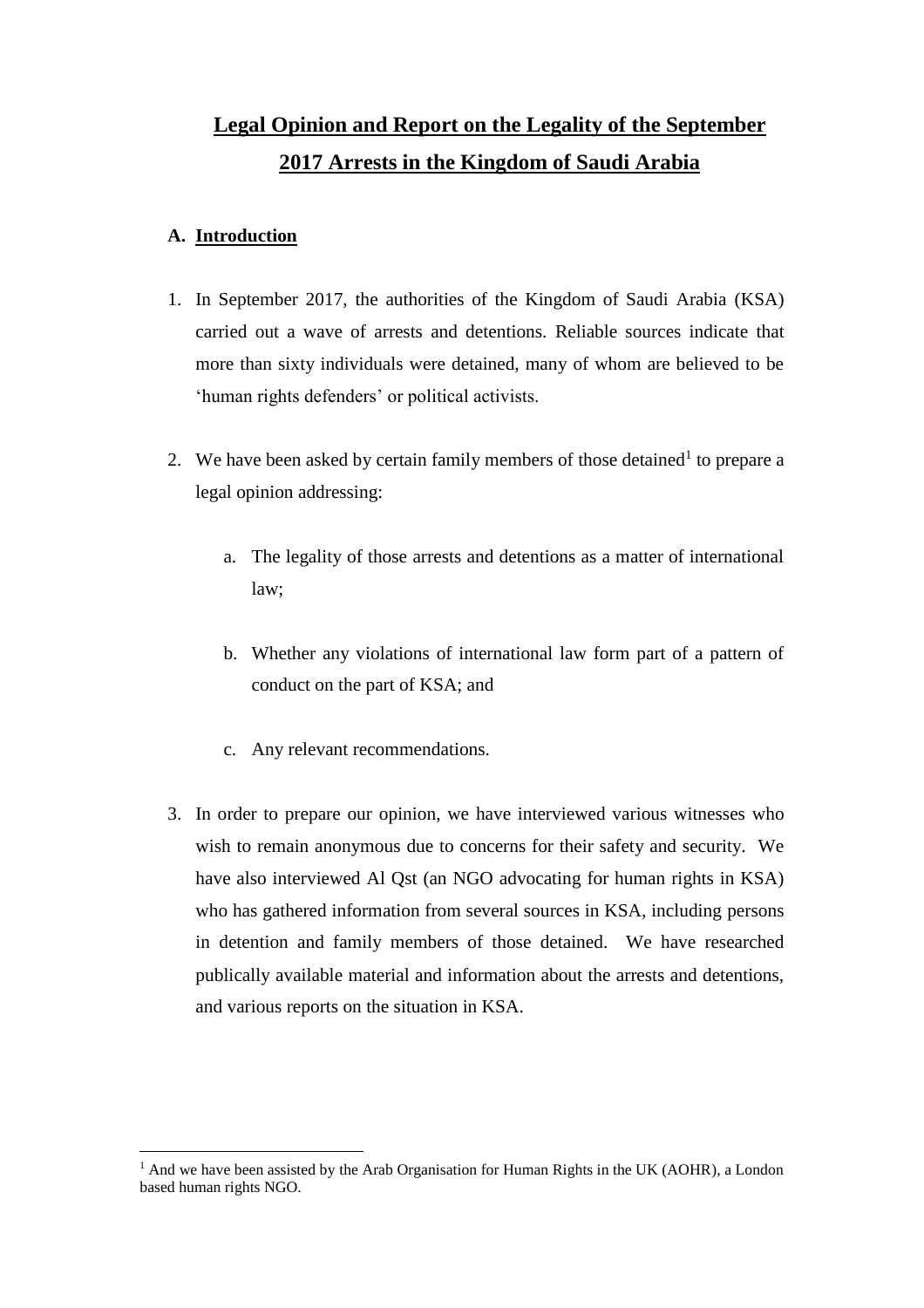# **A. Executive Summary**

- 4. The evidence we have reviewed demonstrates that the September 2017 arrests and detentions of more than sixty persons in KSA were arbitrary and in breach of international human rights law. Those detained have not been charged with any offence, and the information about the reasons for their arrests and circumstances of their imprisonment are very limited. There is cause for serious concern about the treatment of many of those detained, including Mr Salman Al-Awda who has recently been hospitalised and others who are, effectively, disappeared.
- 5. These violations should not be seen as a single event or unusual. Our research shows that they are part of a long-standing pattern of systemic human rights violations in KSA, in particular in the detention and mistreatment of individuals who are believed to have expressed criticism of the state.
- 6. Given that KSA's human rights record will be reviewed by the UN Human Rights Council this year, the Council is urged to consider this report and all others submitted, and to direct KSA authorities to release all those detained without charge in September 2017 and previously. States should use their influence and relations with KSA and take all possible measures to ensure that the Government of KSA complies with international human rights standards.
- 7. In particular, the evidence of human rights violations committed by KSA, as documented in this report and others, is now so compelling that the UN General Assembly should consider suspending KSA's membership of the UN Human Rights Council.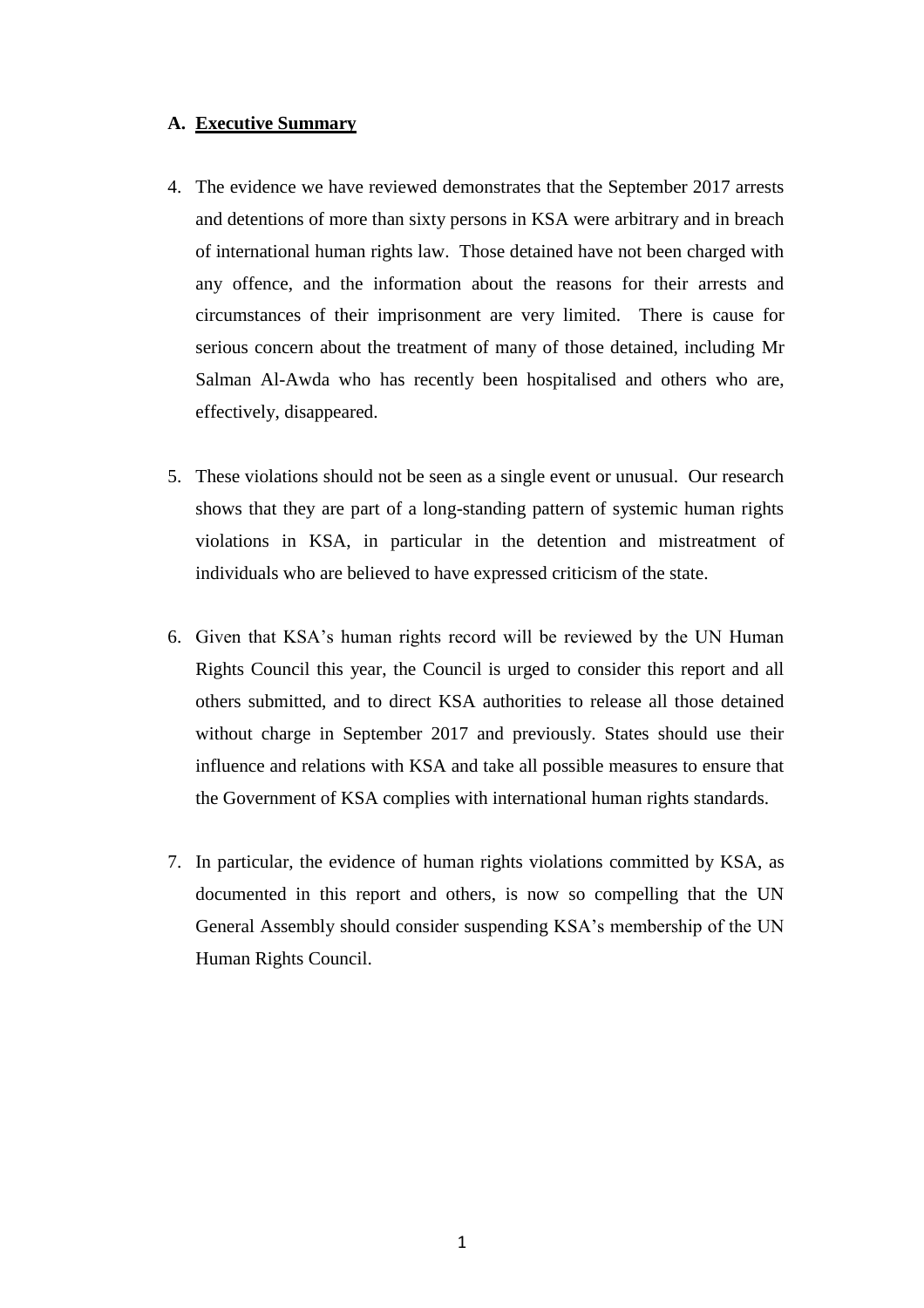# **B. Legal Framework**

- 8. As a matter of international law, KSA is obliged to observe fundamental human rights standards through its ratification of the Arab Charter on Human Rights, its accession to the Convention against Torture and by operation of customary international law.
- 9. We have assessed the evidence, materials and information that we have reviewed to prepare this legal opinion in accordance with these laws and standards. We have made determinations about whether these laws have been breached in light of the available evidence, with appropriate recommendations.

# *The Arab Charter on Human Rights*

- 10. On 22 May 2004, the League of Arab States (of which KSA was one of the founder members) adopted the current text of the Arab Charter on Human Rights. The Charter entered into force in 2008. KSA ratified the Charter in 2009 and is thereby obligated to ensure to all individuals subject to its jurisdiction the right to enjoy the rights and freedoms set out in the Charter without discrimination on grounds including race, sex and religious belief. $<sup>2</sup>$ </sup>
- 11. The Charter protects a comprehensive range of human rights. In particular, Article 8(1) provides that "no one shall be subjected to physical or psychological torture or to cruel, degrading, humiliating or inhuman treatment". Articles 11 and 12 provide that all persons are equal before the law and before the courts and tribunals. Article 13(1) provides that "everyone has the right to a fair trial that affords adequate guarantees before a competent independent and impartial court that has been constituted by law to hear any criminal charge against him".

 $2$  Arab Charter on Human Rights, article 3(1).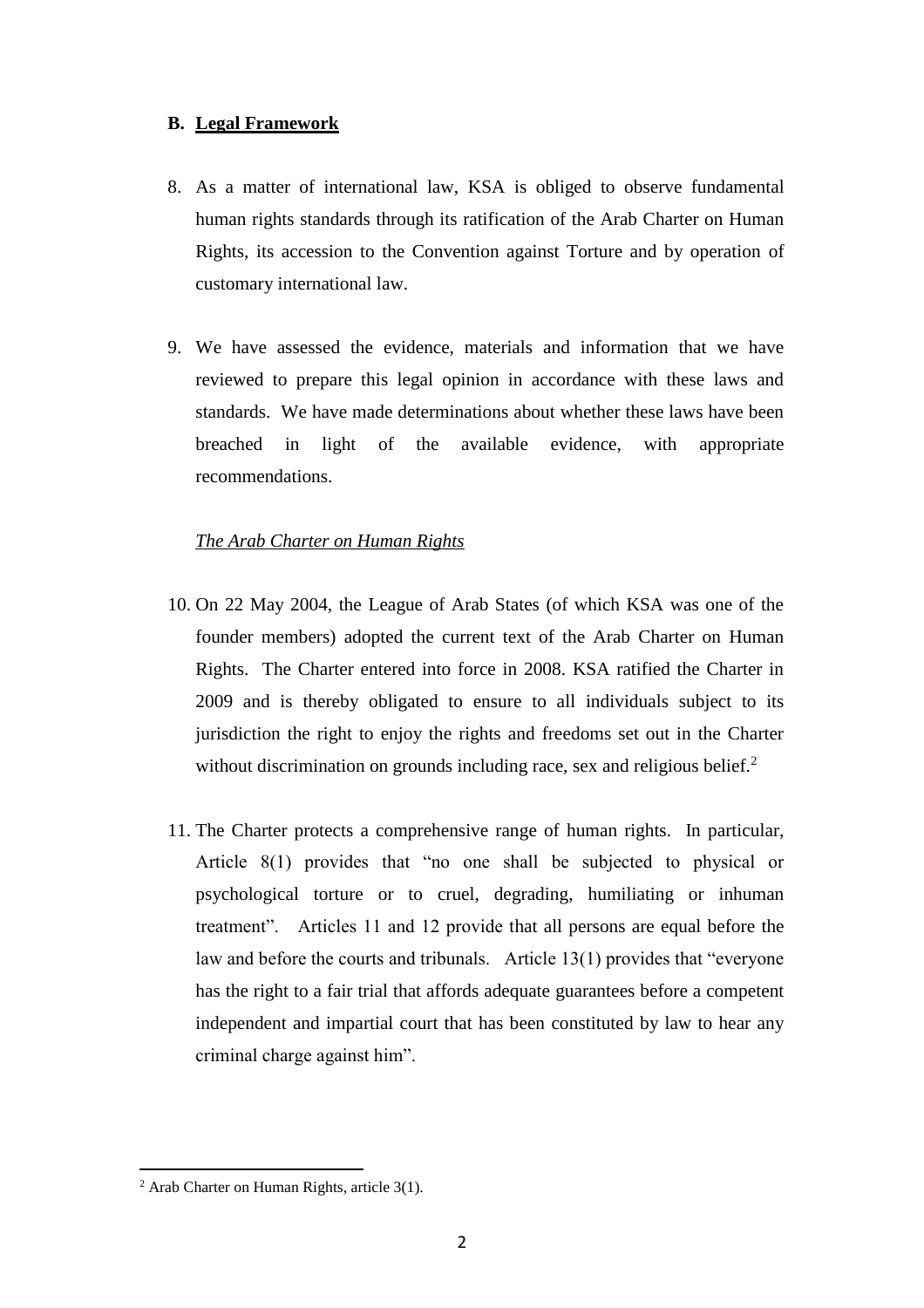- 12. Article 14(1) provides that "everyone has the right to liberty and security of person. No one shall be subject to arbitrary arrest, search or detention without a legal warrant."
- 13. Article 14(1) is supported by the following detailed provisions:-

"2. No one shall be deprived of his liberty except on such grounds and in such circumstances as are determined by law and in accordance with such procedure as is established thereby.

3. Anyone who is arrested shall be informed, at the time of arrest, in a language that he understands, of the reasons for his arrest and shall be promptly informed of any charges against him. He shall be entitled to contact his family members.

4. Anyone who is deprived of his liberty by arrest or detention shall have the right to request a medical examination and must be informed of that right.

5. Anyone arrested or detained on a criminal charge shall be brought promptly before a judge or other officer authorized by law to exercise judicial power and shall be entitled to trial within a reasonable time or to release. His release may be subject to guarantees to appear for trial. Pretrial detention shall in no case be the general rule.

6. Anyone who is deprived of his liberty by arrest or detention shall be entitled to petition a competent court in order that it may decide without delay on the lawfulness of his arrest or detention and order his release if the arrest or detention is unlawful.

7. Anyone who has been the victim of arbitrary or unlawful arrest or detention shall be entitled to compensation."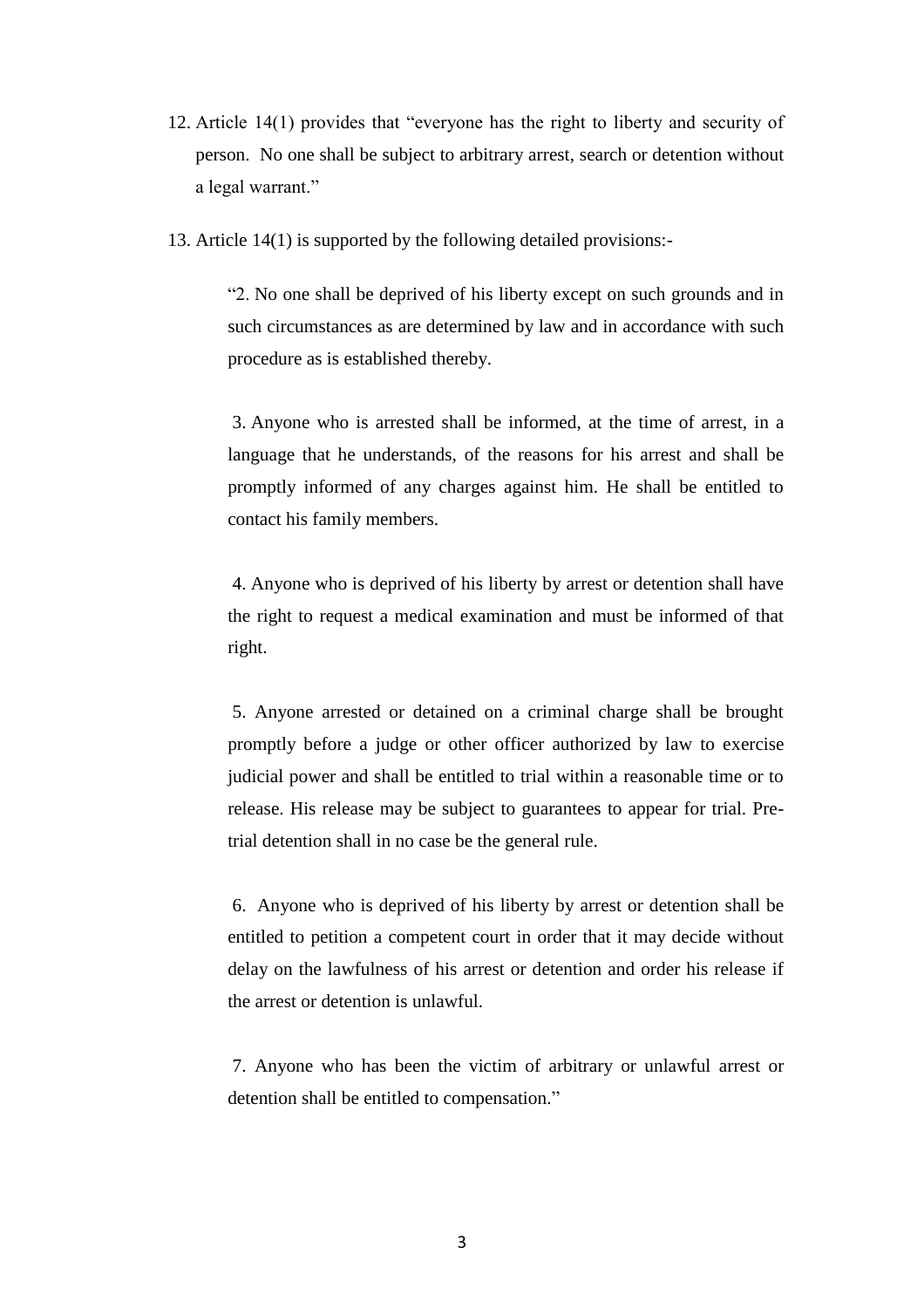- 14. Moreover, Article 20(1) provides that "all persons deprived of their liberty shall be treated with humanity and with respect for the inherent dignity of the human person".
- 15. The Charter does not provide a mechanism to scrutinize individual (or interstate) complaints of human rights violations but does provide for a monitoring mechanism under the auspices of the Arab Human Rights Committee.

# *The Convention against Torture*

- 16. The Convention against Torture and other Cruel, Inhuman or Degrading Treatment or Punishment ("CAT") was adopted by UN General Assembly Resolution 39/46 and entered into force on 26 June 1987. KSA acceded to the Convention on 23 September 1997.
- 17. Article 2 of CAT provides that "each State Party shall take effective legislative, administrative, judicial or other measures to prevent acts of torture in any territory under its jurisdiction".<sup>3</sup>
- 18. Article 12 requires a "prompt and impartial" investigation wherever there are reasonable grounds to believe that an act of torture has been committed. Article 15 provides that statements made as a result of torture "shall not be invoked as evidence in any proceedings".
- 19. Article 16 further obligated States to prevent "other acts of cruel, inhuman or degrading treatment or punishment which do not amount to torture".
- 20. Pursuant to Article 22, any State may make a declaration that it recognizes the competence of the Committee against Torture to consider individual communications claiming a violation of rights protected by CAT. KSA has made no such declaration. There is therefore no mechanism allowing an

<sup>&</sup>lt;sup>3</sup> Torture is defined in Article 1(1) as the intentional infliction of severe pain or suffering (physical or mental) for specified purposes at the instigation of or with the consent of a public official.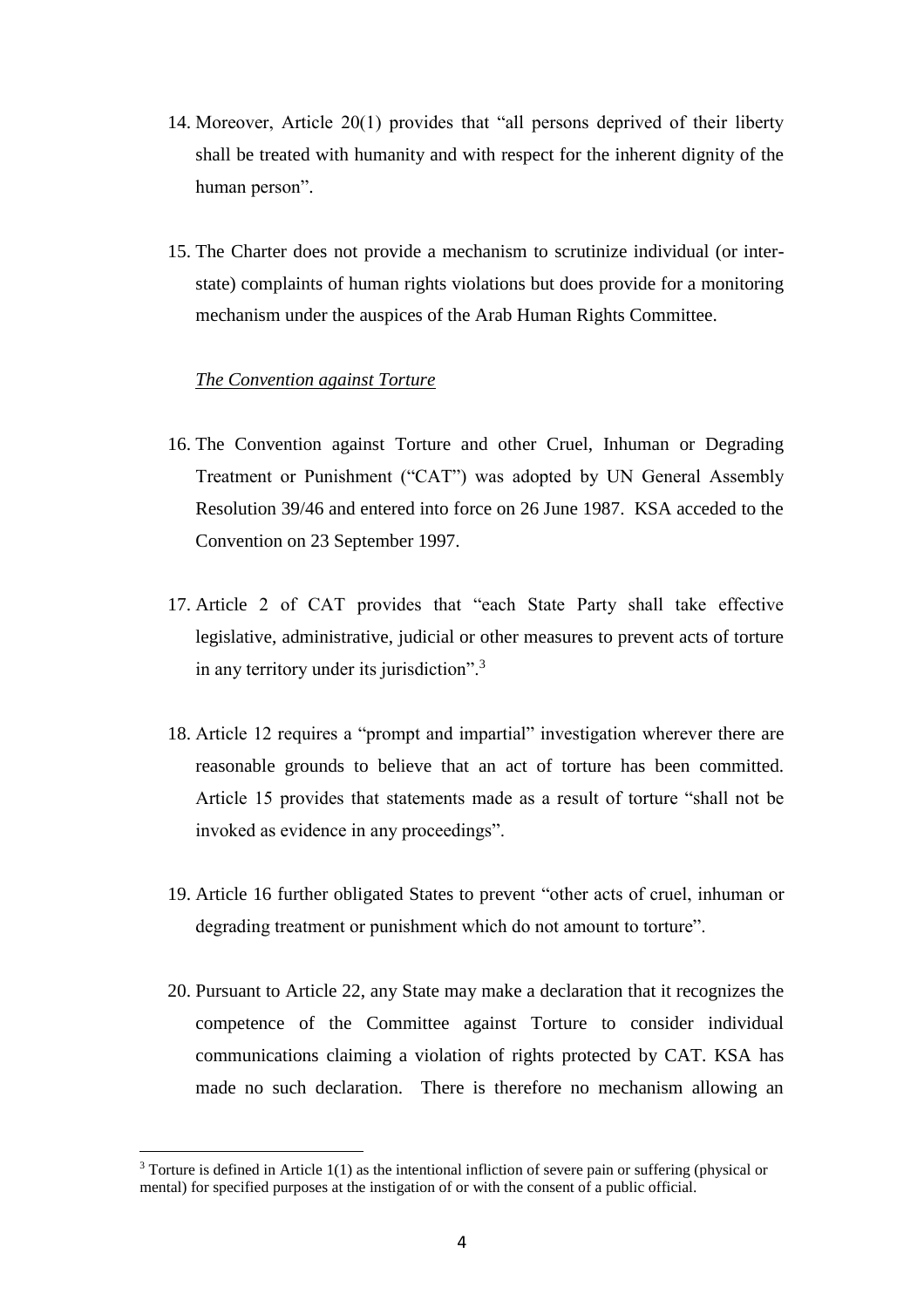individual to complain that KSA has violated CAT. KSA is, however, subject to periodic reports of the Committee in the usual way.

# *Customary International Law*

- 21. As a result of the above treaties, KSA is obliged to observe and protect the rights to freedom from torture, arbitrary detention and deprivation of liberty. In any event, each of those human rights is so fundamental and extensively recognised that they form part of customary international law.
- 22. In particular, the prohibition on torture is widely accepted as a rule of customary international law. Article 5 of the Universal Declaration of Human Rights provides that "no-one shall be subjected to torture or to cruel, inhuman or degrading treatment or punishment". The right to freedom from torture appears in similar terms in Article 7 of the International Covenant on Civil and Political Rights ("ICCPR") and in every major regional human rights instrument.<sup>4</sup> CAT has itself been ratified by 162 States. The prohibition against torture forms part of customary international law in both international and non-international armed conflicts.<sup>5</sup> Numerous courts have found that the prohibition of torture is part of customary international law including the International Court of Justice,<sup>6</sup> the International Criminal Tribunal for the Former Yugoslavia<sup>7</sup> and national courts.<sup>8</sup> It is therefore beyond serious contention that the prohibition of torture binds KSA because it forms part of customary international law.
- 23. We note that it is widely recognised that the prohibition of cruel, inhuman and degrading treatment mandates that the State provide adequate medical care to

<sup>4</sup> Article 3 of the European Convention on Human Rights, Article 5(2) of the American Convention on Human Rights, Article 5 of the African Charter on Human and Peoples' Rights, Article 8(1) of the Arab Charter on Human Rights (as set out above).

<sup>5</sup> ICRC, Customary IHL Rules, Rule 90.

<sup>6</sup> *Questions relating to the obligation to prosecute or extradite (Belgium v Senegal)*, Judgment 20 July 2012, para. 99.

<sup>7</sup> *Prosecutor v Furundzija*, Trial Judgment, 10 December 1998, para. 153 (finding that the prohibition of torture is not only part of customary international law but also a peremptory norm of international  $law$ ).

<sup>8</sup> *R v Bow Metropolitan Stipendiary Magistrates ex p Pinochet (no3)*, [1999] 2 All ER 97.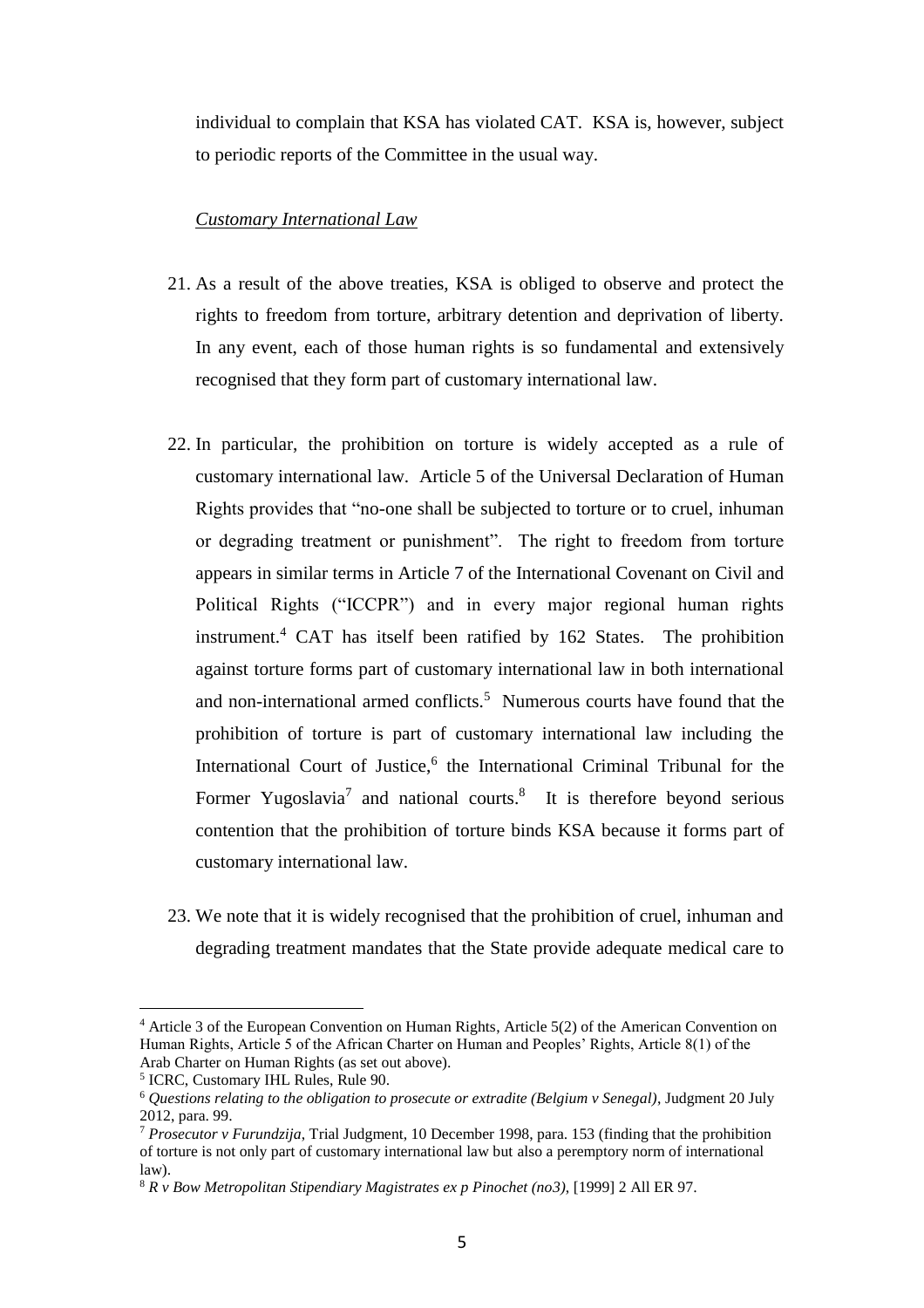individuals in its detention.<sup>9</sup> The right to medical treatment in prison was expressly stated in the UN Standard Minimum Rules for the Treatment of Prisoners which were adopted by the General Assembly in 2015.<sup>10</sup> In any event, in relation to KSA the right to medical treatment in prison must follow from the obligation to treat prisoners with humanity.<sup>11</sup>

- 24. Moreover, in our view, the prohibition of arbitrary detention is also a rule of customary international law. Arbitrary detention is prohibited by Article 9 of the Universal Declaration of Human Rights, Article 9 of the ICCPR and all major regional human rights instruments.<sup>12</sup> 167 States have ratified the ICCPR and many of those States have transposed the prohibition of arbitrary detention into national law. Indeed, the prohibition of arbitrary detention also appears in the national law of States not party to the ICCPR including China, Qatar and the United Arab Emirates.<sup>13</sup> Arbitrary detention is prohibited by customary international law in both international and non-international armed conflict. $14$  The International Court of Justice has described wrongful deprivation of liberty as "manifestly incompatible with the principles of the Charter of the United Nations".<sup>15</sup> The prohibition of arbitrary detention was recognised as a rule of customary international law by the UN Working Group on Arbitrary Detention<sup>16</sup> and also in the United States Third Restatement of Foreign Relations Law.<sup>17</sup>
- 25. As to the definition of arbitrary detention, as a matter of international law detention is considered arbitrary where it is not justified by the national law of

<sup>9</sup> See, for instance, *Mouisel v France*, App. No 67263/01.

<sup>&</sup>lt;sup>10</sup> UN General Assembly Resolution 70/175, Article 22.

<sup>&</sup>lt;sup>11</sup> Article 20(1) of the Arab Charter of Human Rights.

<sup>&</sup>lt;sup>12</sup> Article 5 of the European Convention on Human Rights, Article 7(1) of the American Convention on Human Rights, Article 6 of the African Charter on Human and Peoples' Rights and Article 14 of the Arab Charter on Human Rights.

<sup>&</sup>lt;sup>13</sup> See UN Working Group on Arbitrary Detention, Deliberation No. 9 Concerning the definition and scope of arbitrary deprivation of liberty under customary international law, 24 December 2012, para. 46. A/HRC/22/44.

<sup>&</sup>lt;sup>14</sup> ICRC, Customary IHL Rules, Rule 99.

<sup>15</sup> *United States Diplomatic and Consular Staff in Tehran (United States v Iran)*, ICJ Reports 1980, para. 91.

<sup>&</sup>lt;sup>16</sup> UN Working Group on Arbitrary Detention, Deliberation No. 9 Concerning the definition and scope of arbitrary deprivation of liberty under customary international law, 24 December 2012, para. 51. A/HRC/22/44.

<sup>&</sup>lt;sup>17</sup> 3<sup>rd</sup> Restatement of Foreign Relations Law, para. 702(e) referring to "prolonged arbitrary detention".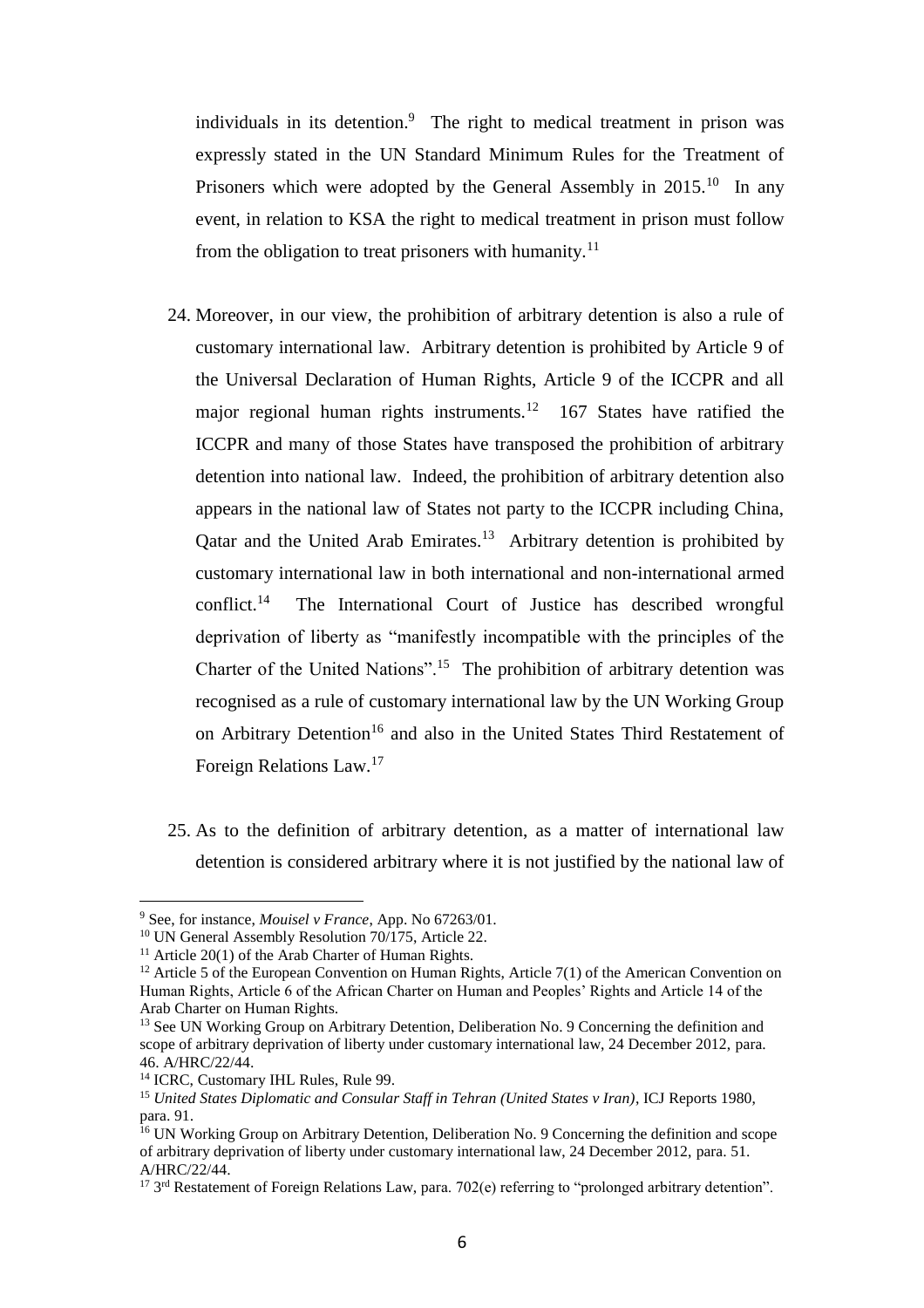the relevant State and / or is inconsistent with applicable norms of international law. In its Opinions, the United Nations Working Group on Arbitrary Detention has refined the definition further by elucidating five categories of arbitrary detentions:

- (1) where it is impossible to invoke any legal basis for the detention;
- (2) the detention results from the exercise of one of the rights and freedoms defined in Articles 7, 13, 14,  $18 - 21$  of the Universal Declaration of Human Rights (those being the right to equality before the law, freedom of movement, freedom of religion, freedom of expression and freedom of association);
- (3) there is a total or partial failure to observe the international normative requirements for a fair trial of such a gravity that the detention can be considered arbitrary;
- (4) prolonged administrative detention in the case of asylum seekers, refugees or immigrants (this category obviously does not apply to the cases under discussion); or
- (5) the deprivation of liberty violates international norms prohibiting discrimination.<sup>18</sup>
- 26. International human rights law has expressed particular concern about the legality of incommunicado detentions. That is because it is recognised that incommunicado detention both renders the detainee vulnerable to other serious human rights violations such as torture and prevents the detainee from asserting other human rights such as the right to legal representation. In 1992, referring to steps that States should take in order to protect against torture, the UN Human Rights Committee stated that "Provisions should also be made against incommunicado detention".<sup>19</sup> In 2003, that call was echoed by the UN Human Rights Council when it "Remind[ed] all States that prolonged incommunicado detention may facilitate the perpetration of torture and can in itself constitute a form of cruel, inhuman or degrading treatment or even torture, and urges all States to respect the safeguards concerning the liberty,

<sup>&</sup>lt;sup>18</sup> These categories are conventionally set out at the beginning of every UN Working Group Opinion. See, for instance, *Opinion 67/2017* para. 3.

<sup>19</sup> UN Human Rights Committee, CCPR General Comment No. 20, para. 11.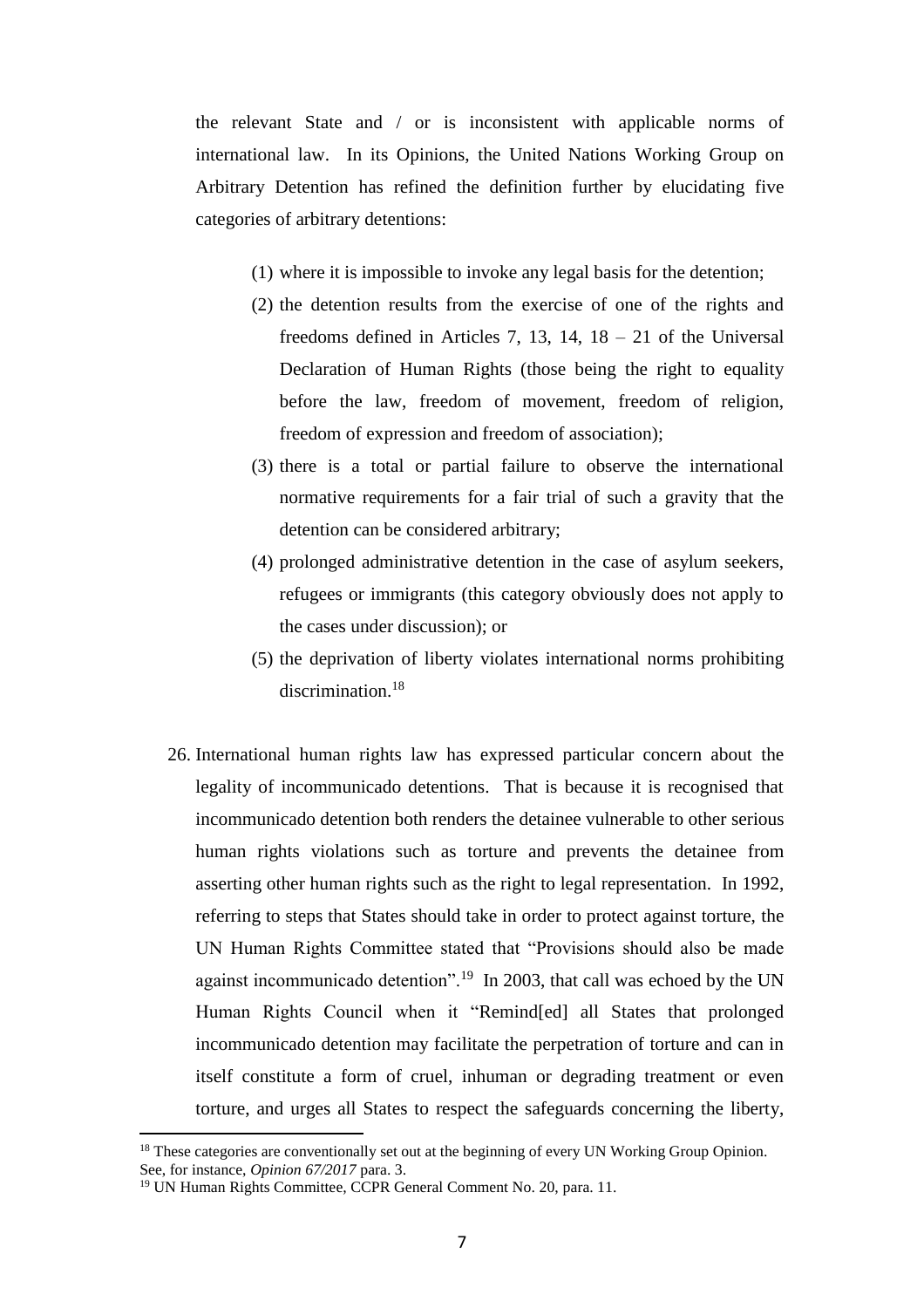security and the dignity of the person". $20$  Significant periods of incommunicado detention have been found to violate human rights norms by *inter alia* the Human Rights Committee,<sup>21</sup> the European Court of Human Rights,<sup>22</sup> the Inter-American Court of Human Rights<sup>23</sup> and the African Court on Human and Peoples' Rights.<sup>24</sup>

- 27. Further, we note a growing recognition in international human rights law that the family members of those detained have a right to know their location. In part, that arises from the International Convention for the Protection of All Persons from Enforced Disappearances. Article 2 of the Convention defined enforced disappearance as the arrest or detention of an individual by a State "followed by a refusal to acknowledge the deprivation of liberty or by concealment of the fate or whereabouts of the disappeared person, which place such a person outside the protection of the law." Further, the pre-amble to the Convention affirms the right "to know the truth about the circumstances of an enforced disappearance and the fate of the disappeared person". Although KSA is not a party to that Convention, denying the truth to family members of those disappeared has also been held to violate their right to freedom from cruel, inhuman and degrading treatment.<sup>25</sup>
- 28. We therefore conclude that, as a minimum, the prohibitions of torture and arbitrary deprivation of liberty are part of customary international law. The result is that, even if there is no directly applicable treaty obligation, all states - including KSA - are obliged as a matter of customary international law to obey those prohibitions. Further, in order to comply with those prohibitions, States including KSA should refrain from imposing prolonged periods of

<sup>&</sup>lt;sup>20</sup> UN Commission on Human Rights Resolution 2003/32, para. 14.

<sup>21</sup> See, for example, Communication No. 1126/2002, *Marlem Carranza Alegre v Peru*, 28 October 2005.

<sup>22</sup> See, for example, *Aksoy v Turkey*, App No. 21987/93, Judgment 18 December 1996, paras 80-84.

<sup>23</sup> See, for example, *Suarez-Rosaro v Ecuador*, 12 November 1997, para. 51.

<sup>24</sup> Application No. 2/2013, *African Commission on Human and Peoples' Rights v Libya*, Judgment In Default, 3 June 2016, paras 84-85.

<sup>25</sup> See for instance, *Janowiec and others v Russia*, App. No. 55508/07, Grand Chamber, 21 October 2013, para. 178.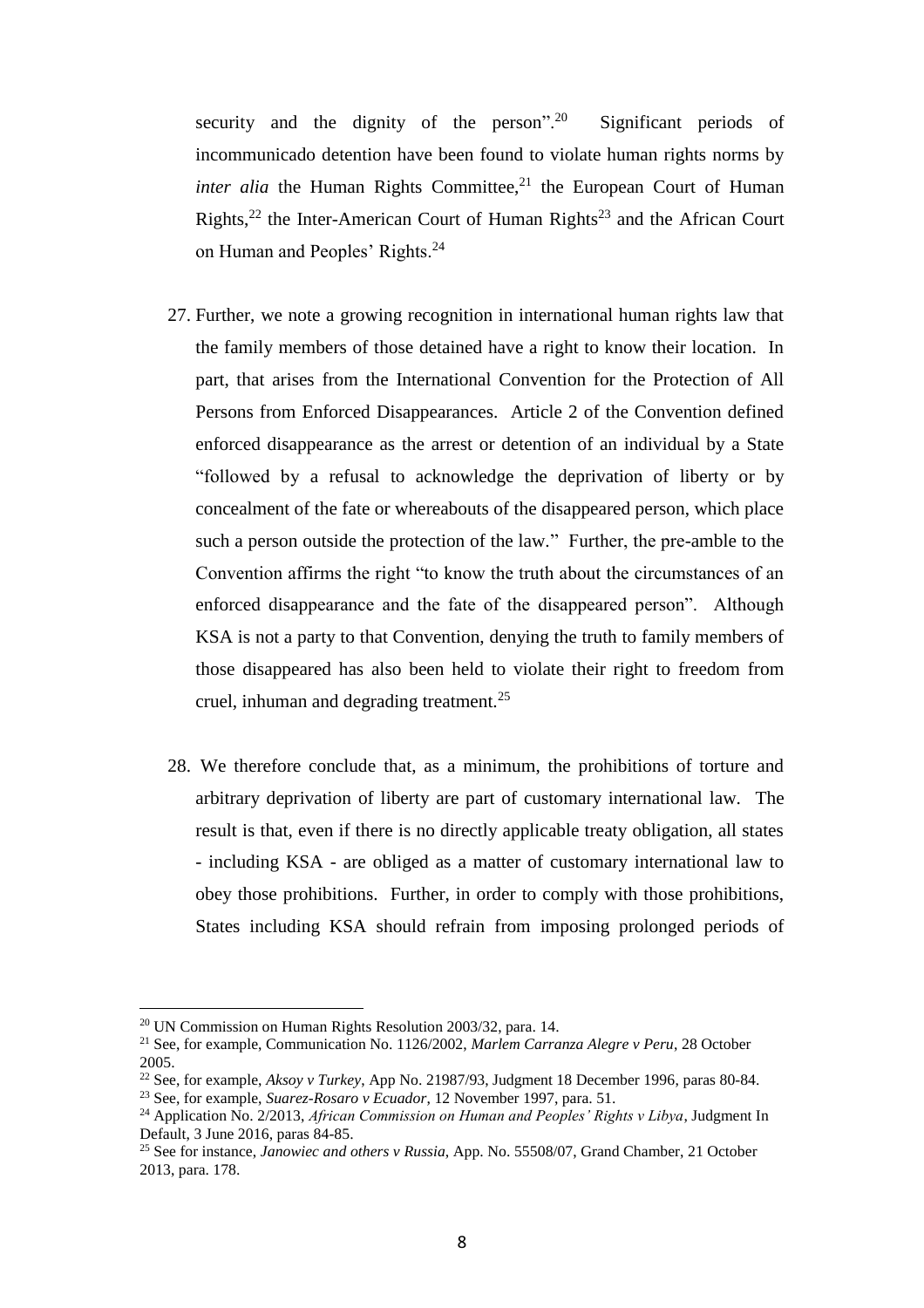incommunicado detention and should provide information to family members about the location of those detained.

#### *Conclusion and Potential Remedies*

- 29. The material set out above amply demonstrates that KSA is obligated to prohibit torture and arbitrary detention by the Arab Charter on Human Rights, by the Convention against Torture and as a matter of customary international law.
- 30. In contrast with these clear obligations, victims may find that there is no effective way to assert their rights in practice. There is, of course, no relevant regional human rights court. KSA has not acceded to human rights treaties (or the relevant parts of treaties) which grant an individual the right to submit a complaint. Save for the possibility of submitting a communication to the UN Working Group on Arbitrary Detention, whose findings cannot compel a State to take remedial action, the available enforcement mechanisms are limited.
- 31. Nevertheless, there are steps that could be taken against KSA at the international level including that KSA could be suspended from the United Nations Human Rights Council. KSA is a member of the Human Rights Council until its term expires in  $2019<sup>26</sup>$  In establishing the Council, the United Nations General Assembly decided that "*members elected to the Council shall uphold the highest standards in the promotion and protection of human rights […]*".<sup>27</sup> Moreover, if a member of the Council commits *"gross and systematic violations of human rights"* the UN General Assembly can, by a two-thirds majority, remove the right of membership from that State.<sup>28</sup> There is therefore a mechanism by which KSA's membership of the Council could be suspended.

<sup>&</sup>lt;sup>26</sup> <http://www.ohchr.org/EN/HRBodies/HRC/Pages/CurrentMembers.aspx>

<sup>&</sup>lt;sup>27</sup> Resolution adopted by the General Assembly  $60/251$ , para. 9. A/60.L.48.

<sup>28</sup> Ibid., para. 8.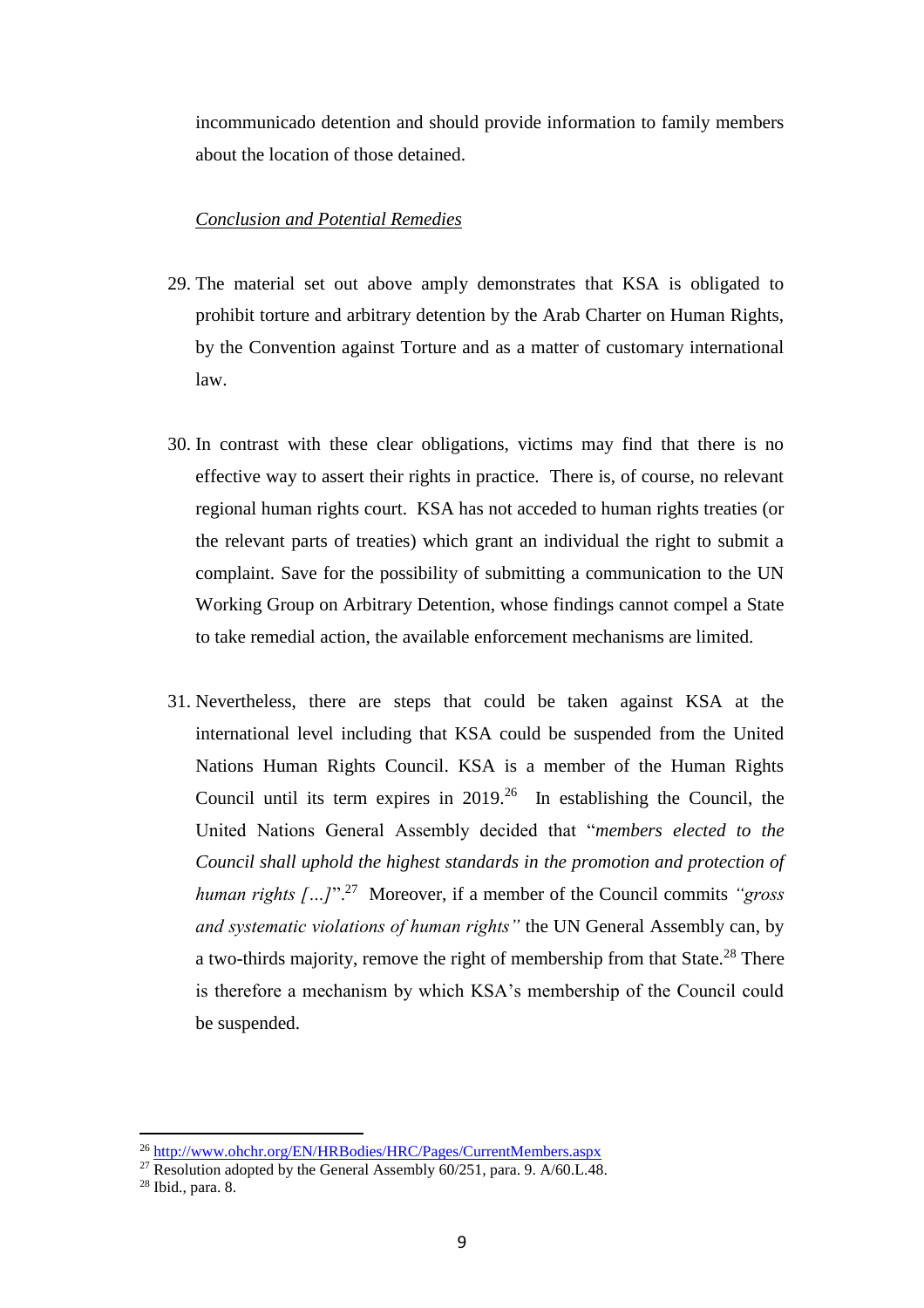- 32. The suspension of membership rights is not simply a hypothetical possibility. On 25 February 2011, the Human Rights Council itself called for Libya to be suspended in the light of the ongoing allegations of significant human rights violations being perpetrated against civilians in the course of the uprising against the Gaddafi regime.<sup>29</sup> In March 2011, the General Assembly voted to suspend Libya's membership of the Council.<sup>30</sup> Although that was the first time that the General Assembly exercised its power to suspend membership, at various times, there have been calls to suspend other members including Burundi and Venezuela. Indeed in 2016, NGOs previously called for KSA's membership to be suspended in particular in relation to human rights violations in the course of the armed conflict in Yemen.<sup>31</sup>
- 33. We therefore conclude that KSA is obliged as a member of the Human Rights Council to uphold the highest standards in the protection of the above fundamental human rights. If it falls short of those standards, one potential outcome is that KSA's membership of that Council could be suspended.

<sup>29</sup> http://www.ohchr.org/EN/NewsEvents/Pages/HRCSpecialSessionLibya.aspx

<sup>30</sup> https://www.un.org/press/en/2011/ga11050.doc.htm

<sup>31</sup> See, for instance, [https://www.hrw.org/news/2016/06/29/un-suspend-saudi-arabia-human-rights](https://www.hrw.org/news/2016/06/29/un-suspend-saudi-arabia-human-rights-council)[council](https://www.hrw.org/news/2016/06/29/un-suspend-saudi-arabia-human-rights-council)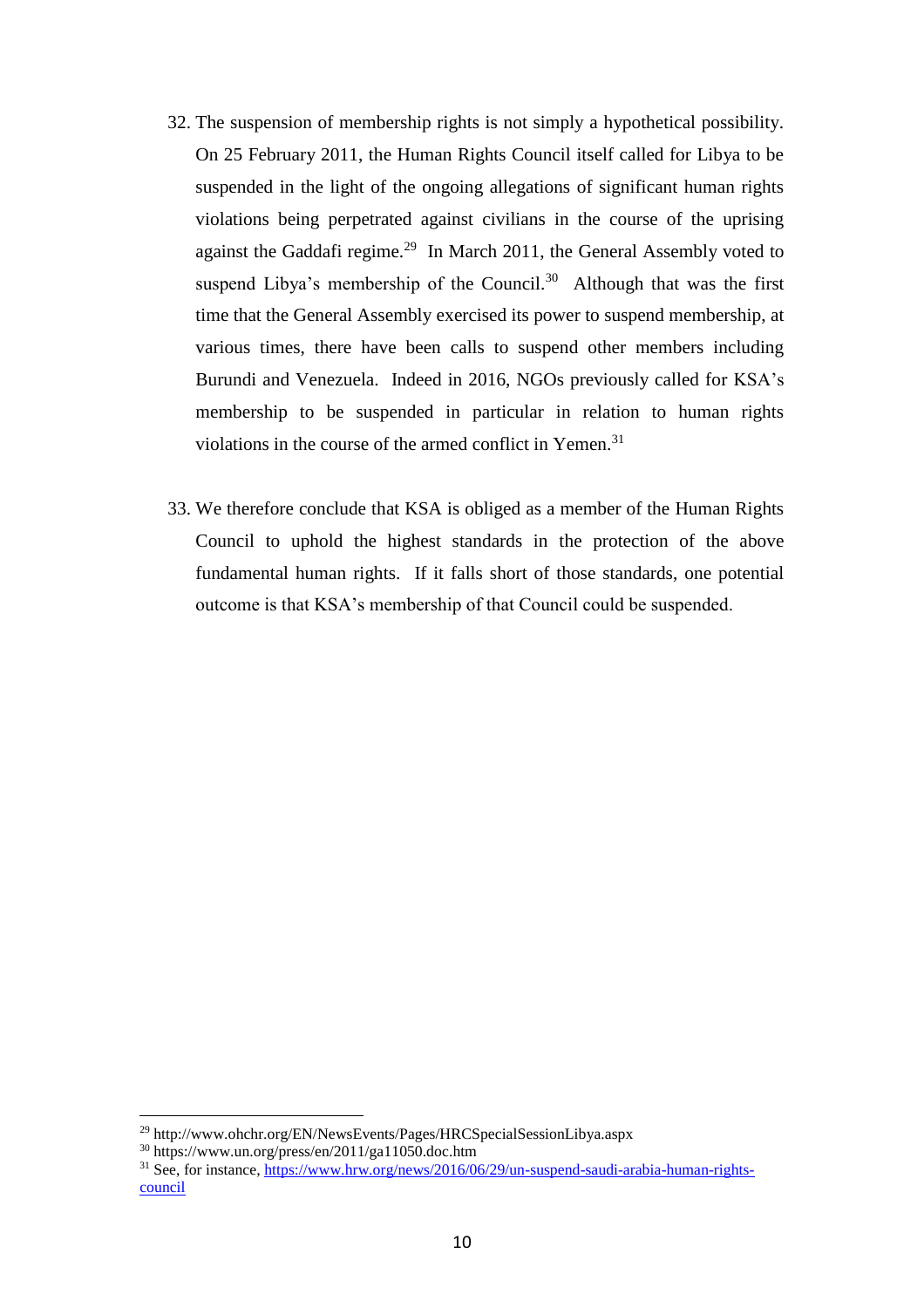#### **C. Relevant Prior Determinations of Human Rights Violations**

- 34. A number of United Nations Working Groups and other bodies have made relevant findings of human rights violations against KSA. In this section, we will summarise the relevant findings so that the context for the arrests in September 2017 is known, and to be in a position to consider, once we have outlined the evidence in respect of these arrests, whether there is sufficient evidence to suggest a pattern of violations that have continued with the arrests in September 2017.
- 35. The United Nations Working Group on Arbitrary Detention has made a series of relevant findings in cases involving KSA. We will set out a selection of the main Opinions adopted in the last five years:
	- a. In Opinion 8/2012, the Working Group found that four Saudi nationals had been arbitrarily detained. The Government did not respond to the case. Similarities between the cases included that all were arrested without warrant, all experienced delay in being able to contact their family and there was a lack of access to lawyers or a court to determine the legality of the detention. Pre-trial detention was found to have continued for a period of years in all cases;  $32$
	- b. In Opinion 22/2012, the Working Group found that 12 Egyptian nationals had been arbitrarily detained. The Working Group found that they had been arrested without warrant and detained pre-trial over a period of years without being brought before a Court. Two alleged that they had been victims of torture or other inhuman behaviour whilst in detention. At least some of the individuals were held at Dhahban and Al Ha'ir;<sup>33</sup>
	- c. In Opinion 52/2012, the Working Group found that Mohamed Al-Jazeiry, Al-Yazan Al-Jazeiry and Hathem Al Lahibi were arbitrarily detained. The

<sup>32</sup> United Nations Working Group on Arbitrary Detention, *Opinion 8/2012,* adopted 2 May 2012, paras 25-26.

<sup>33</sup> UN Working Group on Arbitrary Detention, *Opinion 12/2012*, adopted 28 August 2012, paras 34-40.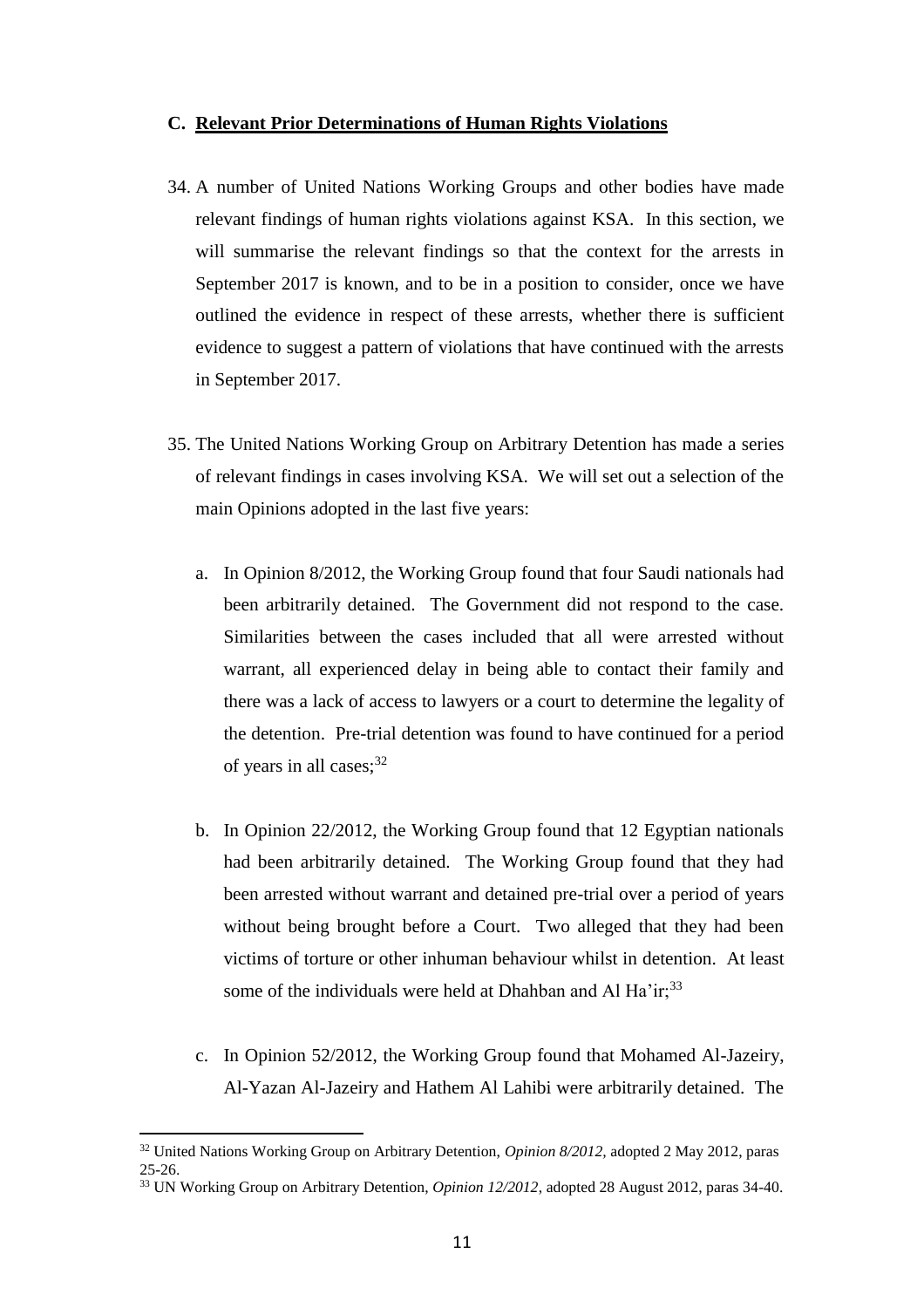primary complainant Mr Al-Jazeiry was detained for a period of nine years without formal charge or trial, initially at Mecca and subsequently at Dhahban. The other complainants were members of his family subsequently arrested in connection with his case, including a minor who was initially held at Al Ha'ir then transferred to Dhahban. There were allegations of mistreatment at both Al Ha'ir and Dhahban including beatings, being forced to stand for extended periods, being denied sleep and denial of medical treatment. Additional violations of the Convention on the Rights of the Child were found;<sup>34</sup>

- d. In Opinion 32/2013, the Working Group found that Khalid Al Omeir had been arbitrarily detained. Mr Al-Omeir was arrested following an apparently peaceful demonstration in January 2009. After a trial in 2011, he was sentenced to eight years imprisonment by the Special Criminal Court in Riyadh for "illegally gathering and publishing information on the internet". He was held at Al Ha'ir. The Working Group found that the duration of pre-trial detention and the denial of basic fair trial rights rendered his detention arbitrary;<sup>35</sup>
- e. In Opinions 45 and 46/2013, the Working Group found that Mohamed Salih Al Bajadi and Abdulkarim Al Khodr had been arbitrarily detained. The Working Group considered that Mr Al Khodr was arrested due to his human rights activities and was arbitrarily detained for exercising his fundamental right to freedom of expression.<sup>36</sup> Identical conclusions were entered in relation to Mr Al Bajadi;<sup>37</sup>
- f. In Opinion 14/2014, the Working Group found that Zakaria Mohamed Ali had been arbitrarily detained. He alleged that he was arrested without warrant or charge, held incommunicado and denied access to a lawyer. He

<sup>34</sup> UN Working Group on Arbitrary Detention, *Opinion 52/2012*, adopted 19 November 2012, paras 22-25 and 29.

<sup>35</sup> UN Working Group on Arbitrary Detention, *Opinion 32/2013*, adopted 30 August 2013, paras 23-24.

<sup>36</sup> UN Working Group on Arbitrary Detention, *Opinion 46/2013*, adopted 18 November 2013, paras 17 and 24.

<sup>37</sup> UN Working Group on Arbitrary Detention, *Opinion 45/2013*, adopted 15 November 2013, paras 23-28.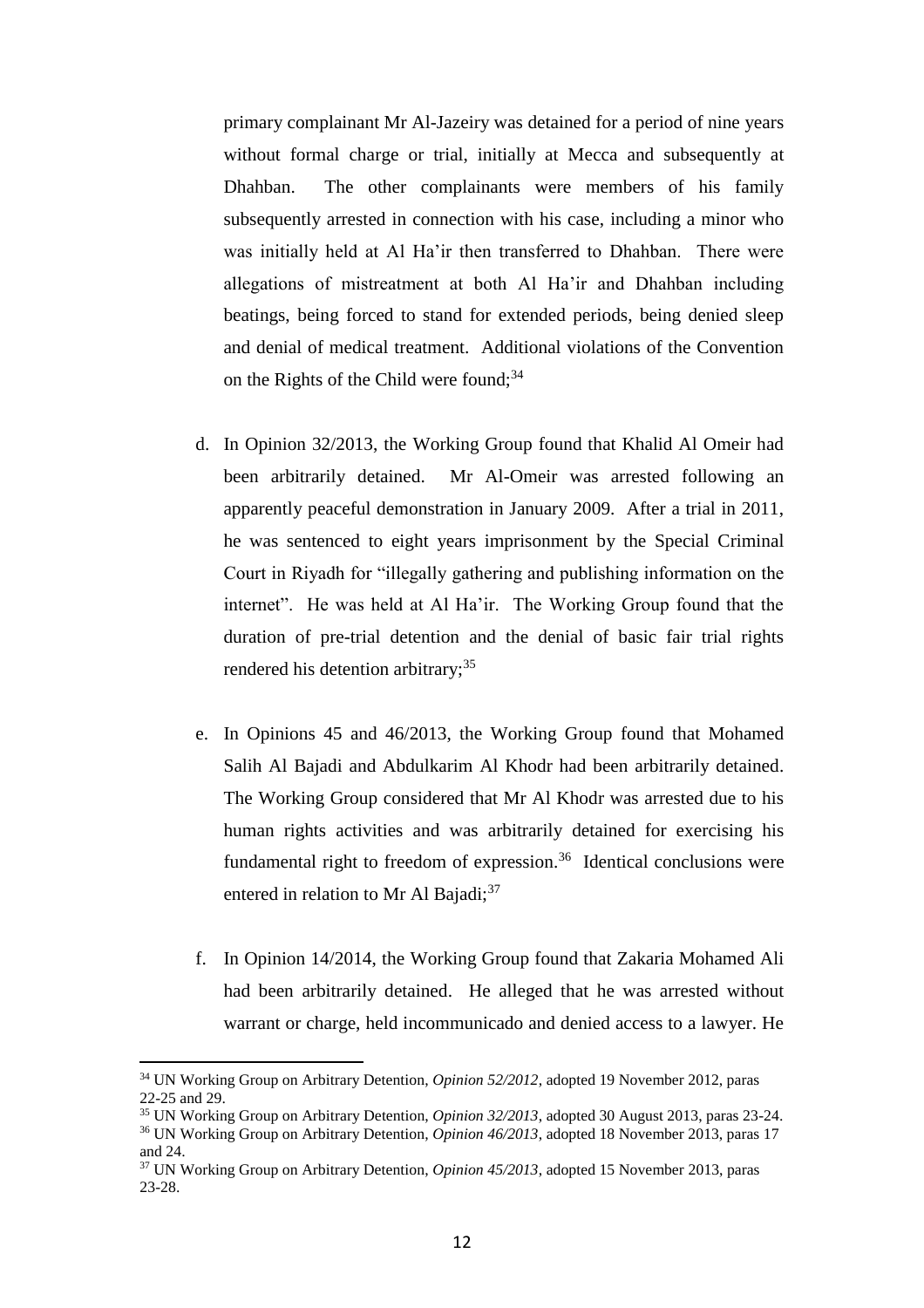was initially held at an unknown location in Riyadh then transferred to Dhahban. The Working Group found, in the absence of response from KSA, that he was detained due to his exercise of his right to freedom of expression and that fundamental rights to be able to challenge detention and to a fair and public hearing before an impartial tribunal had been violated;<sup>38</sup>

- g. In Opinion 32/2014, concerning Tahir Ali Abdi Jama, the Working Group concluded that the prolonged detention of Mr Jama without trial and grave violations of the right to a fair hearing amounted to arbitrary detention. Further, the Working Group held the view that there was "reliable evidence on a possible situation of physical abuse and mistreatment"; $39$
- h. In Opinion 13/2015, the Working Group concluded that Majid Al Nassif was arbitrarily detained. The Working Group concluded that he was arrested for organizing peaceful protests and publishing material on the internet. It held that there were numerous violations of international law in the course of his detention and trial. He was subjected to psychological torture, insults and was coerced into confessions.<sup>40</sup>
- i. In Opinion 38/2015, the Working Group concluded that nine Saudi nationals had been arbitrarily detained and that their detention was a reprisal for their work protecting and defending human rights. They were held at locations including Al Ha'ir and Buraydah. One, Mr Al-Manasif alleged torture and ill-treatment and this allegation was referred to the Special Rapporteur; $41$
- j. In Opinion 61/2016, the Working Group found that three minors had been arbitrarily detained because they were convicted by the Specialised Criminal Court of crimes which had only been enacted two years after

<sup>38</sup> UN Working Group on Arbitrary Detention, *Opinion 14/2014*, adopted 30 April 2014, paras 14 and 17.

<sup>39</sup> UN Working Group on Arbitrary Detention, *Opinion 32/2014* adopted 28 August 2014, paras 15-17.

<sup>40</sup> UN Working Group on Arbitrary Detention, *Opinion 13/2015*, adopted 27 April 2015, paras 19-26.

<sup>41</sup> UN Working Group on Arbitrary Detention, *Opinion 38/2015*, adopted 4 September 2015, paras 69- 71 and 81.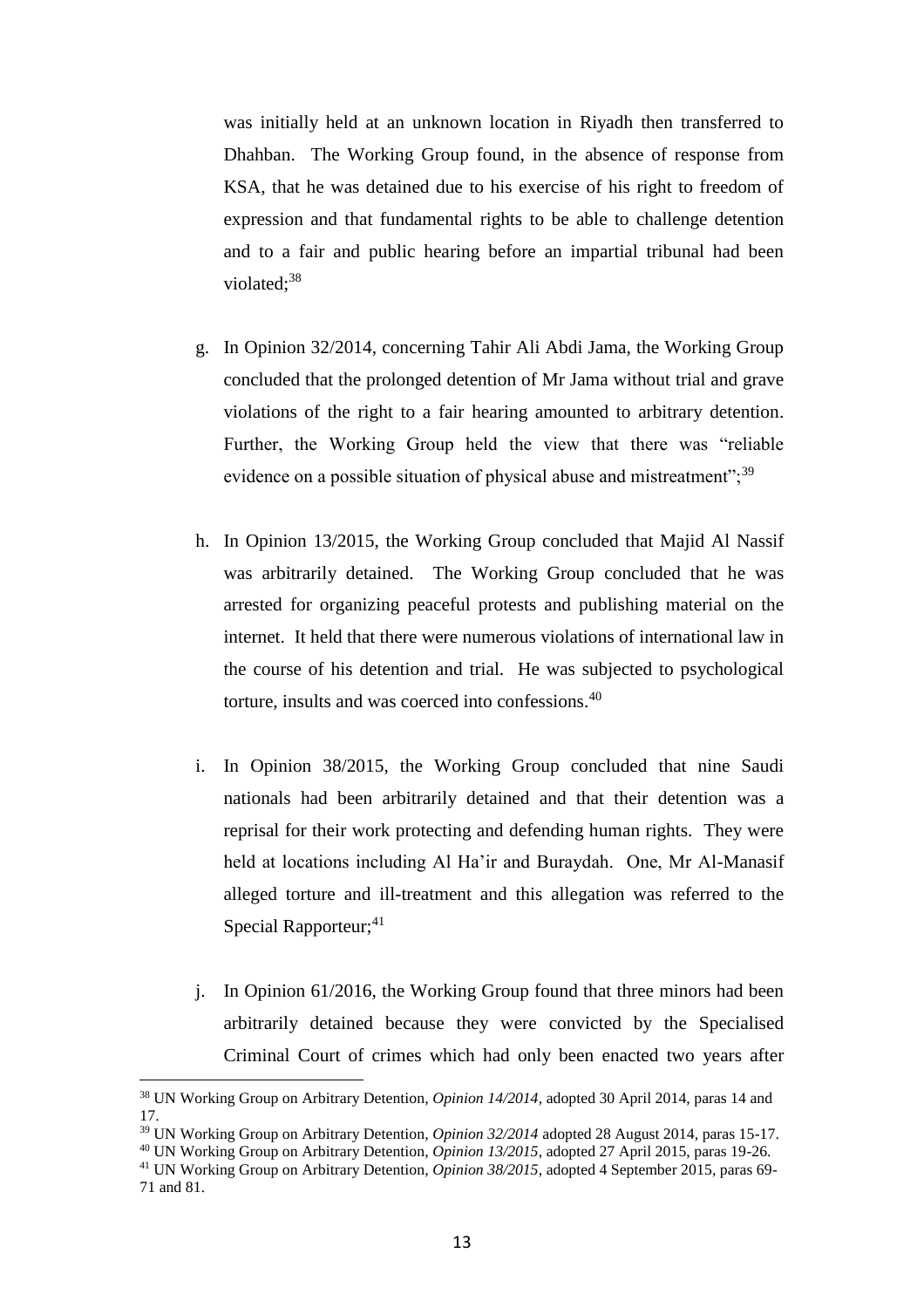their arrest. They were held at Al Ha'ir where it was alleged that they were incommunicado for a period of time and then denied basic hygiene and medical care. The Working Group additionally concluded that the three were deprived of their liberty because of their exercise of the fundamental right to freedom of expression. Further, the allegations of torture were "consistent and detailed" and convictions were based on confessions apparently obtained under torture;<sup>42</sup>

- k. In Opinion 10/2017, the Working Group found that detention of Mr Abu Abdullah was arbitrary, expressed particular concern about a period of six months' incommunicado detention and additionally referred the allegations of torture in that case to the Special Rapporteur;<sup>43</sup>
- l. In Opinion 63/2017, the Working Group found that Jabeh bin Saleh Hamdan Aal Suleiman al-Amri was arbitrarily detained. Mr Al-Amri was arrested in April 2014 after publishing a You Tube video which was critical of the government and called for the release of his brother. It was claimed that he was detained incommunicado for three months then charged, convicted and sentenced before the Specialised Criminal Court. He was reported to be detained at Al Ha'ir. The UN Working Group concluded that his arrest and prolonged detention lacked any legal basis, criminalized peaceful free expression and violated his fair trials rights.
- 36. In many of these Opinions, the Working Group has expressed grave concern that the cases formed part of a pattern of violations. For instance, in Opinion 8/2012, the Working Group noted a "consistent pattern of arbitrary arrests and detention in KSA", citing to 15 previous opinions over the period 2008- 2011.<sup>44</sup> The pattern has continued. The above selection of Opinions shows that there have been multiple findings of arbitrary arrest and detention against KSA every year over the past five years. Thus in Opinion 63/2017, the Working Group noted "*with concern the consistent pattern of arbitrary arrests*

<sup>42</sup> UN Working Group on Arbitrary Detention, *Opinion 61/2016*, adopted 25 November 2016, paras 49-50, 53, 56-58.

<sup>43</sup> UN Working Group on Arbitrary Detention, *Opinion 10/2017*, adopted 20 April 2017, paras 23-27.

<sup>44</sup> *Opinion 8/2012 (cited above)*, para. 28.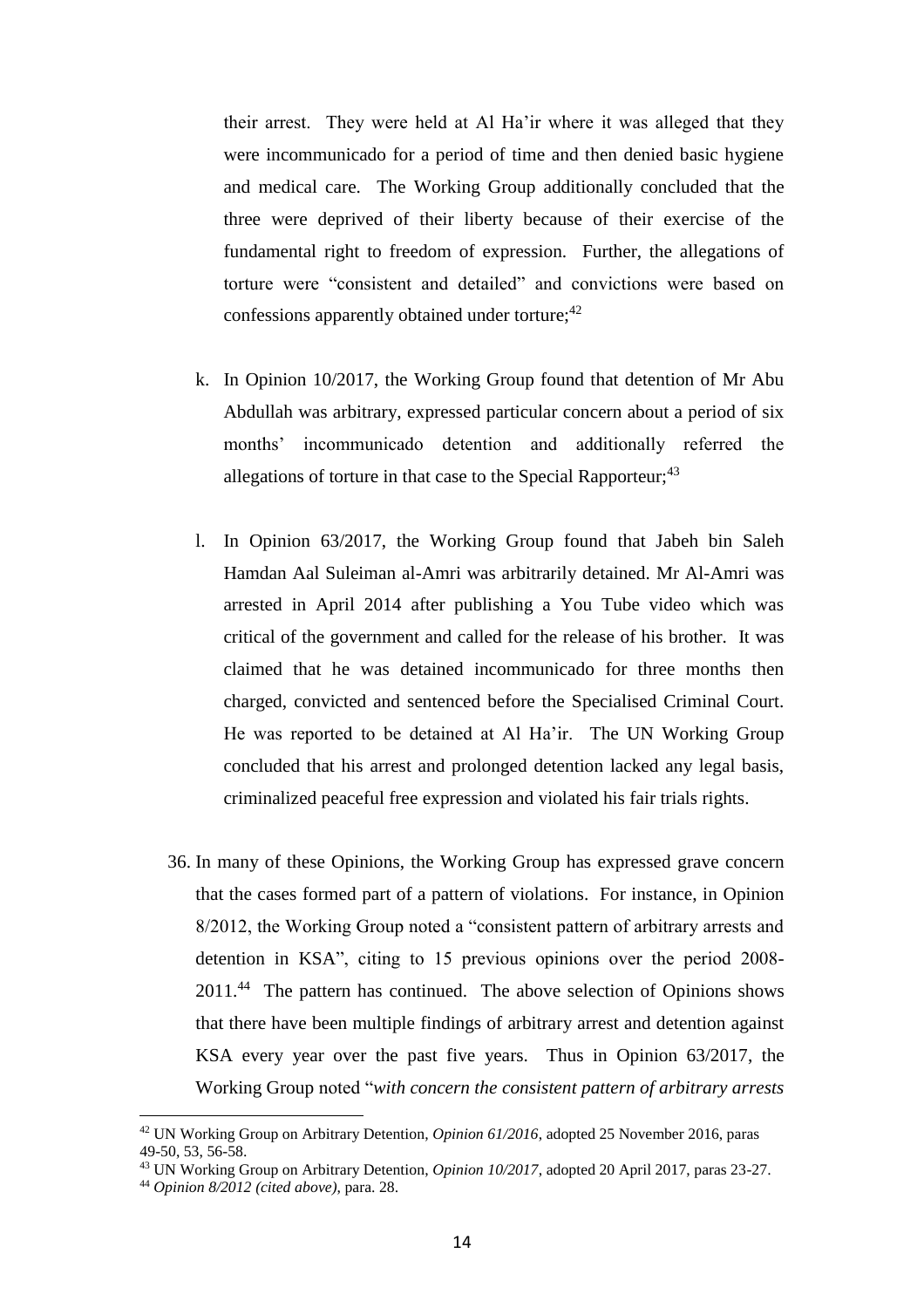*and arbitrary detention in KSA*" and highlighted the "practically ubiquitous" presence of al-Mabahith al-Amma (the domestic intelligence service of the Ministry of the Interior) in cases brought to the attention of the Working Group.

- 37. In our opinion, it is worth drawing attention to two further features of the pattern of cases before the Working Group. First, a significant number of the cases concern individuals who were detained for exercising the right of freedom of expression or for defending human rights. The Working Group has also identified this trend; in Opinion 32/2013, it drew attention to the significant number of cases of arbitrary arrest and detention involving "protestors, human rights activists and defenders".<sup>45</sup> Further in Opinion 46/2013 it highlighted its concern that there was a "*consistent pattern of arrest and detention of persons exercising their basic human rights, in particular their right to freedom of opinion, expression and association*".<sup>46</sup> Second, a significant number of these cases include additional allegations of torture or inhuman and degrading treatment in detention. Those allegations have not been dismissed by the Working Group as unreliable or incredible.
- 38. The Committee against Torture has also expressed concern about serious abuses in KSA. In its Concluding Observations on the Second Periodic Report of KSA, adopted on 10 May 2016, it was "deeply concerned" at "numerous" reports of torture or other ill-treatment in detention centres (particularly those associated with al-Mahabith). $47$  Further, the Committee expressed concern about whether safeguards against arbitrary detention were effective in practice,<sup>48</sup> recommended that the State take effective measures against coerced confessions<sup>49</sup> and sought detailed information about the number and location of al-Mahabith detainees.<sup>50</sup>

<sup>45</sup> *Opinion 32/2013* (cited above), para. 19.

<sup>46</sup> *Opinion 46/2013* (cited above), para. 23 citing back to its earlier Opinion 42/2011.

<sup>47</sup> United Nations Committee against Torture, Concluding Observations on Second Periodic Report of KSA, 10 May 2016, para. 7.

<sup>48</sup> Ibid., para. 15.

<sup>49</sup> Ibid., para. 24.

<sup>50</sup> Ibid., para. 27.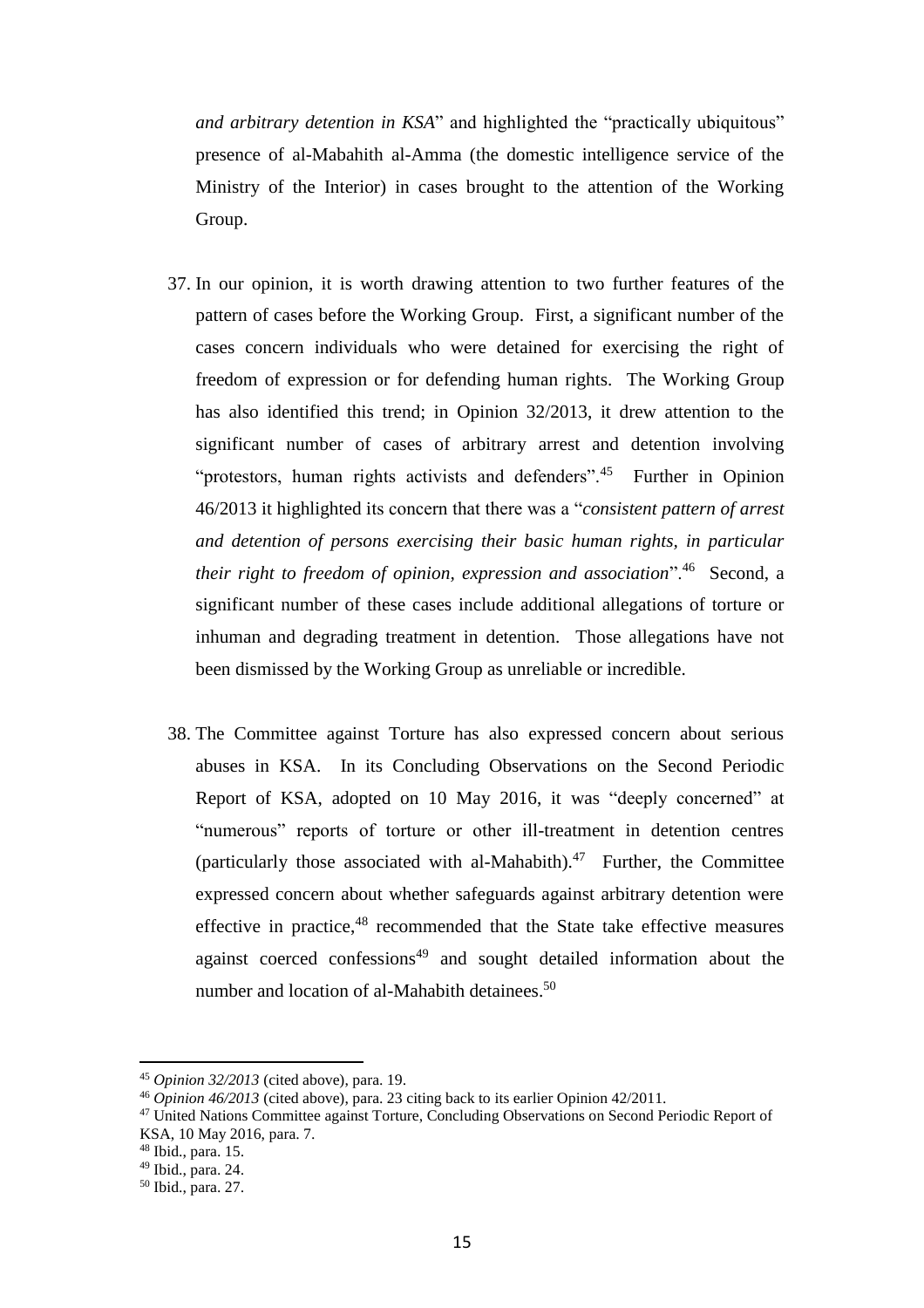- 39. Specific concerns have also been identified about the application of counterterrorism laws in KSA. On 4 May 2017, following a visit to KSA, the United Nations Special Rapporteur on the Promotion and Protection of Human Rights and Fundamental Freedoms while Countering Terrorism published preliminary findings which included that "the Special Rapporteur strongly condemns the use of counter terrorism legislation with penal sanctions against individuals peacefully exercising their rights to freedom of expression, as well as freedom of religion or belief and freedom of peaceful association or assembly … [N]on-violent criticism of the State or any of its institutions, including the judiciary, cannot be made a criminal offence in any society governed by the rule of law".<sup>51</sup> The Special Rapporteur also expressed "serious concern over the fact that allegations of torture or other forms of illtreatment made by terrorism suspects, lawyers and human rights defenders do not appear to systemically result in rapid and thorough investigations".<sup>52</sup> Following that visit, a new Penal Law for Crimes of Terrorism and its Financing was introduced by KSA on 1 November 2017. The new Penal Law has already been criticised by NGOs for retaining a broad definition of terrorism, which remains capable of applying to peaceful human rights activists and defenders.<sup>53</sup> The final report of the Special Rapporteur will be delivered to the Human Rights Council in March 2018.
- 40. The UN Committee on the Rights of the Child also expressed concern about various aspects of the treatment of children in its most recent report on KSA. In particular, it expressed concern that "interrogation techniques amounting to torture are still authorized in the State Party and reportedly frequently used to coerce juveniles into signing confessions".<sup>54</sup> It expressed numerous concerns about the administration of juvenile justice including the possibility of children being detained as adults for up to six months without being able to

<sup>&</sup>lt;sup>51</sup> UN Special Rapporteur on the promotion and protection of human rights and fundamental freedoms while countering terrorism concludes visit to KSA, 4 May 2017, available at [http://www.ohchr.org/EN/NewsEvents/Pages/DisplayNews.aspx?NewsID=21584&LangID=E.](http://www.ohchr.org/EN/NewsEvents/Pages/DisplayNews.aspx?NewsID=21584&LangID=E)  $52$  Ibid.

<sup>53</sup> Human Rights Watch, KSA: New Counterterrorism law enables abuse, 23 November 2017, <https://www.hrw.org/news/2017/11/23/saudi-arabia-new-counterterrorism-law-enables-abuse>

<sup>&</sup>lt;sup>54</sup> Committee on the Rights of the Child, Concluding observations on the combined third and fourth periodic reports of KSA, para. 26. CRC/C/SAU/CO3-4.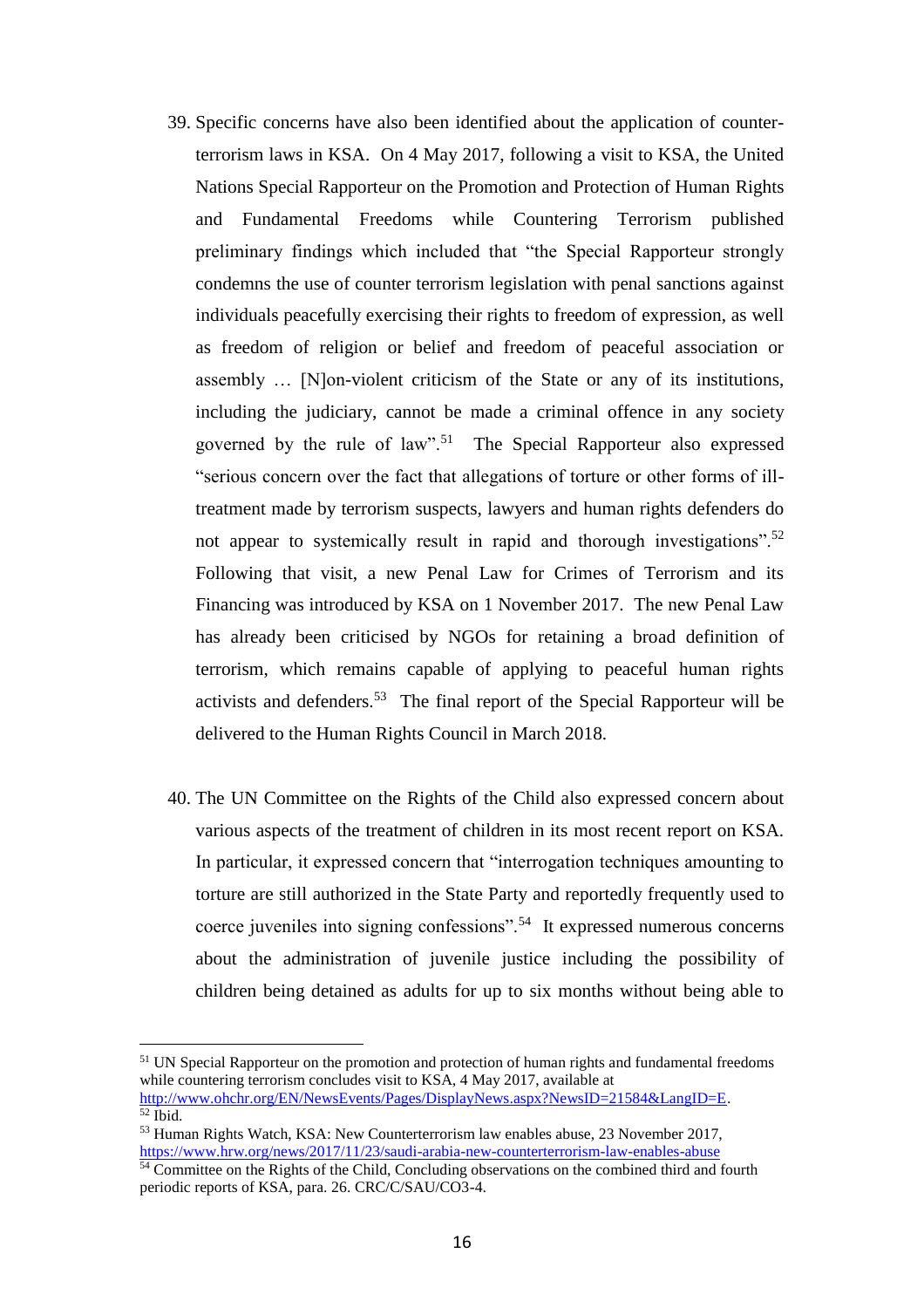challenge their detention, lack of legal assistance and the trial and sentencing (including to death) of children involved into detentions before the Specialised Criminal Court.<sup>55</sup>

- 41. Well known international NGOs and certain States have also produced reports addressing KSA's human rights record. The most recent US State Department Report, KSA Human Rights Report 2016, noted "a lack of judicial independence and transparency that manifested itself in denial of due process and arbitrary arrest and detention", "abuses of detainees" and "detaining, prosecuting and sentencing lawyers, human rights activists and antigovernment reformists" amongst other human rights problems reported.<sup>56</sup> The report notes that human rights organisations and the UN Human Rights Committee reported cases in which the Specialised Criminal Court based its decisions on confessions allegedly obtained through torture or coercion and that former detainees alleged abuse in detention facilities run by al-Mahabith.<sup>57</sup> In relation to arbitrary detention, the report notes "authorities held persons for months and sometimes years without charge or trial and reportedly failed to advise them promptly of their rights".<sup>58</sup>
- 42. The Human Rights Watch World Report 2017 notes in relation to KSA that "Saudi authorities also continued their arbitrary arrests, trials and convictions of peaceful dissidents."<sup>59</sup> It continued that "detainees, including children, commonly face systematic violations of due process and fair trial rights, including arbitrary arrest."<sup>60</sup> Similarly, the Amnesty International Report, 2016-2017 states that "the authorities severely curtailed the rights to freedom of expression, association and assembly, detaining and imprisoning critics, human rights defenders and minority rights activists on vaguely worded

<sup>55</sup> Ibid., para 43.

<sup>56</sup> US State Department Report, Country Reports on Human Rights Practices for 2016, KSA, Executive Summary p1.

 $57$  Ibid., p. 5.

<sup>58</sup> Ibid., p. 9.

<sup>59</sup> Human Rights Watch, World Report 2017, p. 510. Available at

[https://www.hrw.org/sites/default/files/world\\_report\\_download/wr2017-web.pdf](https://www.hrw.org/sites/default/files/world_report_download/wr2017-web.pdf)  $60$  Ibid., p. 514.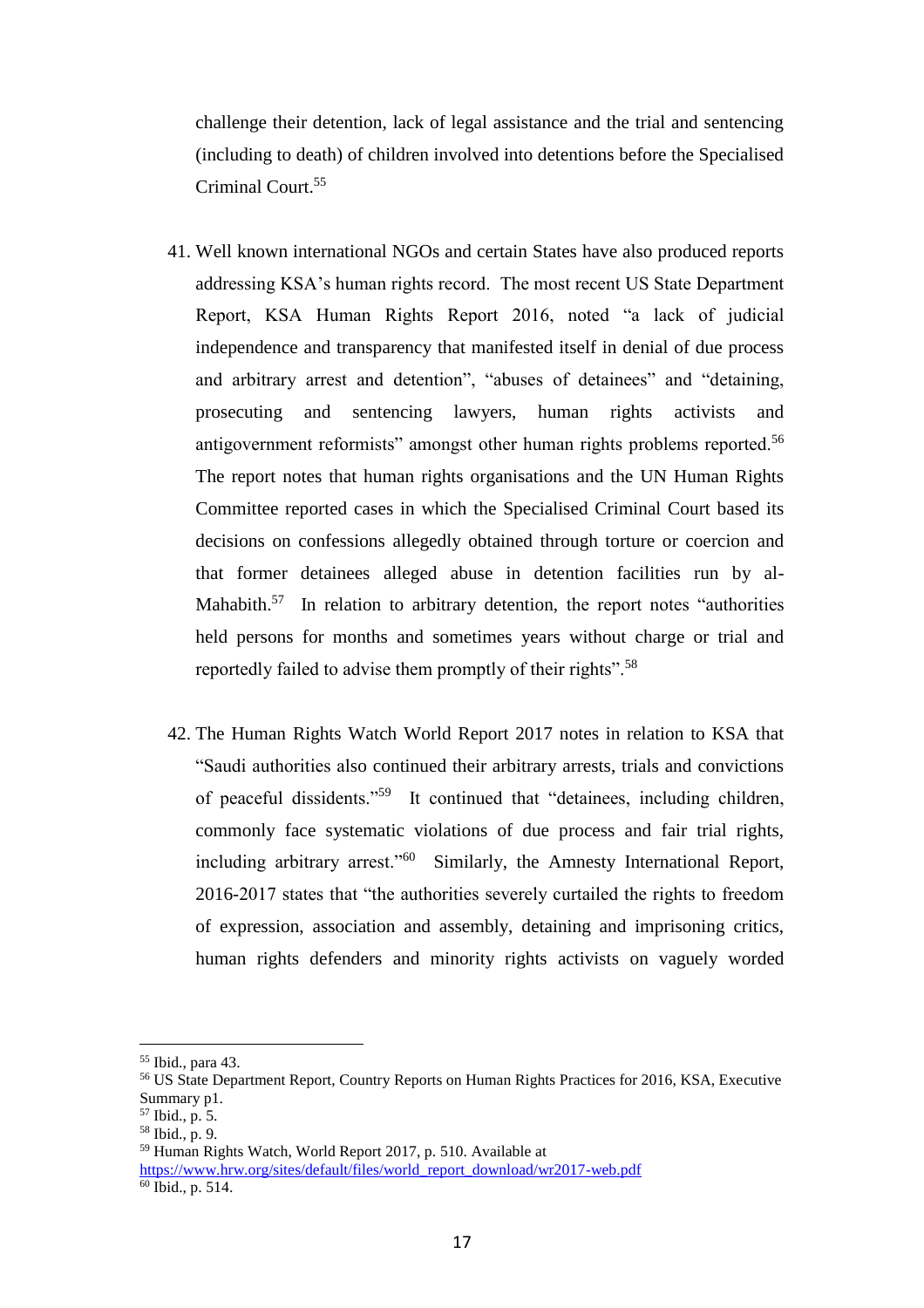charges. Torture and other ill-treatment of detainees remained common".<sup>61</sup> It added specifically that "the authorities continued to carry out numerous arbitrary arrests and held detainees for prolonged periods with referring them to a competent court […] detainees were frequently incommunicado during interrogation and denied access to lawyers".<sup>62</sup>

43. The material set out above demonstrates that a pattern of arbitrary detention, particularly of human rights defenders or those exercising the right to freedom of expression, can readily be observed in the UN Working Group on Arbitrary Detention's Opinions in relation to KSA. That pattern is wholly consistent with the concerns that have been expressed by the Committee against Torture, the Special Rapporteur on the Promotion and Protection of Human Rights and Fundamental Freedoms while Countering Terrorism, the US State Department and various international NGOs.

<sup>61</sup> Amnesty International Report 2016-2017, The State of the World's Human Rights, p. 312. Available a[t https://www.amnesty.org/en/countries/middle-east-and-north-africa/saudi-arabia/report-saudi-arabia/](https://www.amnesty.org/en/countries/middle-east-and-north-africa/saudi-arabia/report-saudi-arabia/)

 $62$  Ibid., p. 314.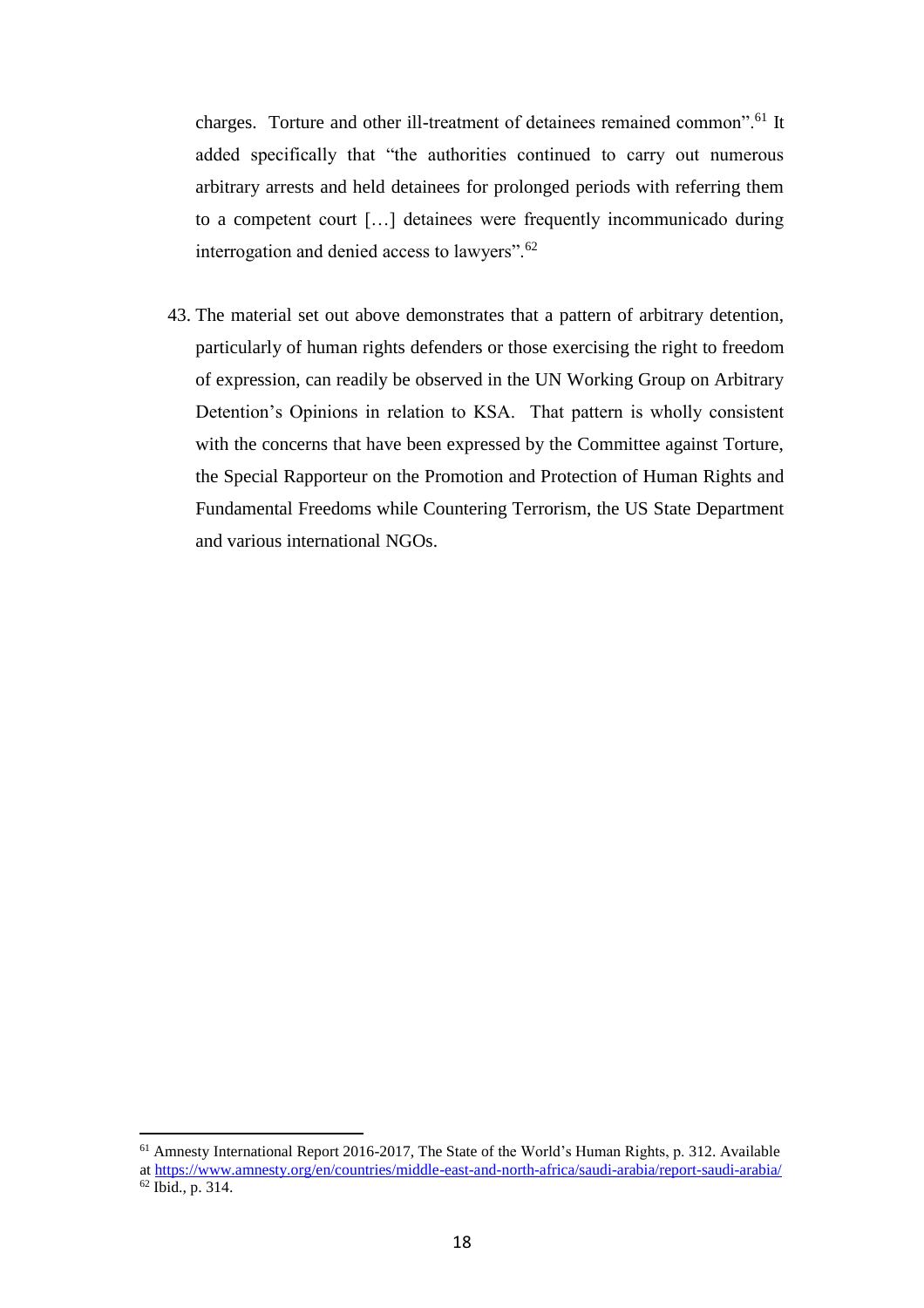#### **D. The September 2017 Arrests and Detentions**

44. In this section, we will set out the facts which are known about the September 2017 arrests in KSA. We will begin by setting out relevant publically available material about the September 2017 arrests, derived primarily from respected and well known NGOs. We will then set out the information that we have gathered from our interviews with relevant individuals and, in particular, from certain family members of those detained.

# *Public Material and Information about the September 2017 Arrests*

- 45. On 10 September 2017, Reuters reported that KSA had arrested prominent clerics including Salman Al-Awda, Awad Al-Qarni and Ali Al-Omari.<sup>63</sup>
- 46. The arrests were apparently confirmed by an official statement from the Saudi Press Agency on 12 September 2017 which read:

*"An official source said that the State Security Presidency has been able during the past period to monitor the intelligence activities of a group of people for the benefit of foreign parties against the security of the kingdom and its interests, methodology, capabilities and social peace in order to stir up sedition and prejudice national unity. They were neutralized and arrested concurrently. They are Saudis and foreigners. They are being investigated to find out the full facts about their activities and those associated with them. Any future developments in this regard will be announced." (emphasis added)*

47. That official statement makes it clear that a number of individuals *("a group of people"*) have been detained (*"neutralized and arrested"*). It does not, however, confirm the names of those detained or even the number of people who were imprisoned, let alone where they are held in custody.

<sup>&</sup>lt;sup>63</sup> "Saudi clerics detained in apparent bid to silence dissent", Reuters, 10 September 2017, [https://www.reuters.com/article/us-saudi-security-arrests/saudi-clerics-detained-in-apparent-bid-to](https://www.reuters.com/article/us-saudi-security-arrests/saudi-clerics-detained-in-apparent-bid-to-silence-dissent-idUSKCN1BL129)[silence-dissent-idUSKCN1BL129](https://www.reuters.com/article/us-saudi-security-arrests/saudi-clerics-detained-in-apparent-bid-to-silence-dissent-idUSKCN1BL129)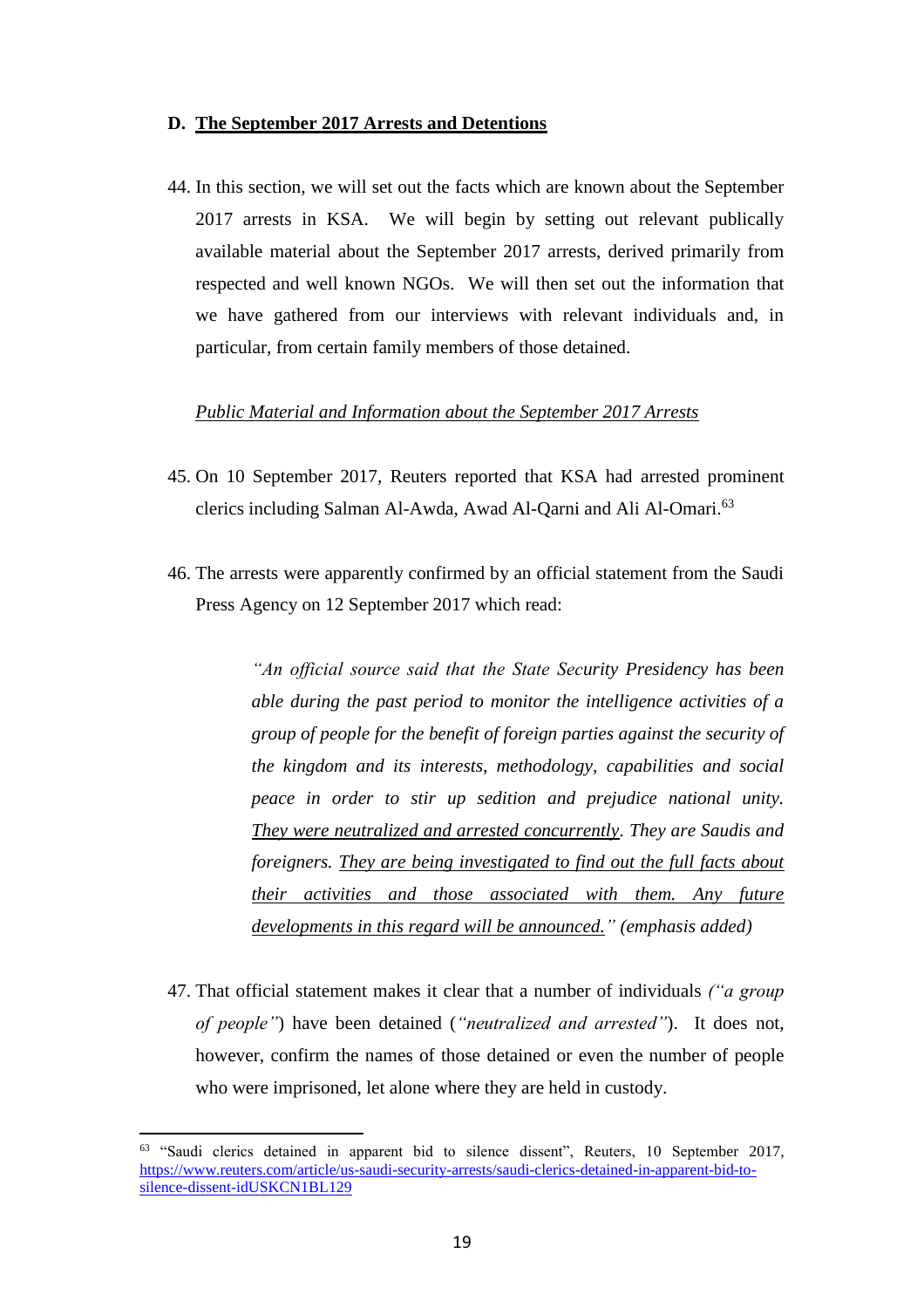- 48. On 15 September 2017, Human Rights Watch reported that *"dozens"* of people had been arrested "in what appears to be a coordinated crackdown on dissent".<sup>64</sup> On the same day, Amnesty International reported that "more than 20 prominent religious figures, writers, journalists, academics and activists" had been detained in the preceding week.<sup>65</sup> Amnesty named Salman Al-Awda, Abdullah Al-Maliki and Essam Al-Zamel as among those detained.
- 49. On 18 September 2017, Amnesty International also reported the further arrests of Abdulaziz al-Shubaily and Issa al-Hamid, who were founding members of the Saudi Civil and Political Rights Association.<sup>66</sup>
- 50. On 29 September 2017, Amnesty International issued further information in relation to Abdulaziz al-Shubaily. It indicated that he was arrested at Onaizah police station on 17 September 2017 and transferred to Onaizah General Prison, apparently in connection with an eight year prison sentence imposed on him by the Specialised Criminal Court in May 2016.<sup>67</sup>
- 51. We note that some academics have also concluded that the arrests were part of a broader attempt to eradicate dissent in KSA. In particular, Reuters quoted Professor Madawi Al-Rasheed as saying that "There is a general climate of being hypersensitive and almost paranoid. There is no room for any kind of dissent at the moment." <sup>68</sup> On another occasion, Professor Al-Rasheed

<sup>65</sup> Amnesty International, 'KSA: Wave of Arrests Targets Last Vestiges of Freedom of Expression' (News Release) (15 September 2017) [<https://www.amnesty.org/en/latest/news/2017/09/saudi-arabia](https://www.amnesty.org/en/latest/news/2017/09/saudi-arabia-wave-of-arrests-targets-last-vestiges-of-freedom-of-expression/)[wave-of-arrests-targets-last-vestiges-of-freedom-of-expression/>](https://www.amnesty.org/en/latest/news/2017/09/saudi-arabia-wave-of-arrests-targets-last-vestiges-of-freedom-of-expression/) accessed 6 November 2017.

<https://www.amnesty.org/en/documents/mde23/7161/2017/en/> .

<sup>64</sup> Human Rights Watch, 'KSA: Prominent Clerics Arrested' (News Release) (15 September 2017) [<https://www.hrw.org/news/2017/09/15/saudi-arabia-prominent-clerics-arrested>](https://www.hrw.org/news/2017/09/15/saudi-arabia-prominent-clerics-arrested) accessed 6 November 2017.

<sup>&</sup>lt;sup>66</sup> Amnesty International, KSA: Arrest of Two Prominent Activists a deadly blow for human rights, 18 September 2017, [https://www.amnesty.org/en/latest/news/2017/09/saudi-arabia-arrest-of-two](https://www.amnesty.org/en/latest/news/2017/09/saudi-arabia-arrest-of-two-prominent-activists-a-deadly-blow-for-human-rights/)[prominent-activists-a-deadly-blow-for-human-rights/](https://www.amnesty.org/en/latest/news/2017/09/saudi-arabia-arrest-of-two-prominent-activists-a-deadly-blow-for-human-rights/)

<sup>&</sup>lt;sup>67</sup> Amnesty International, 'KSA: Further Information: KSAn Human Rights Defender Imprisoned: Abdulaziz Al-Shubaily', 29 September 2017,

<sup>68</sup> Reuters, Saudi clerics detained in apparent bid to silence dissent, 10 September 2017, [https://www.reuters.com/article/us-saudi-security-arrests/saudi-clerics-detained-in-apparent-bid-to](https://www.reuters.com/article/us-saudi-security-arrests/saudi-clerics-detained-in-apparent-bid-to-silence-dissent-idUSKCN1BL129)[silence-dissent-idUSKCN1BL129](https://www.reuters.com/article/us-saudi-security-arrests/saudi-clerics-detained-in-apparent-bid-to-silence-dissent-idUSKCN1BL129)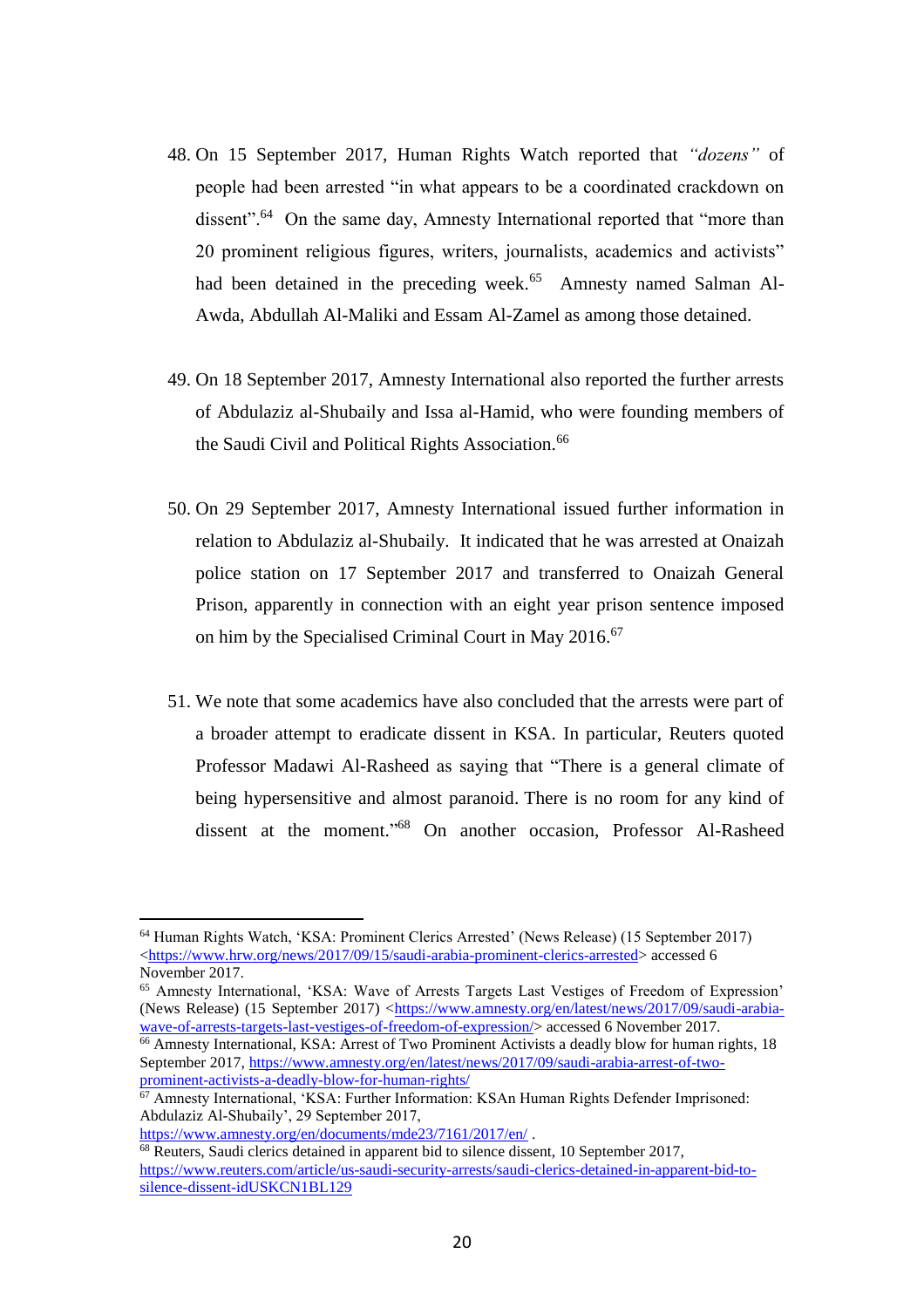expressly linked the detentions to the suppression of internal dissent about KSA's actions against Qatar.<sup>69</sup>

- 52. In the meantime, in November 2017, KSA arrested and / or detained a substantial number of officials ostensibly due to an investigation into corruption. Press reports initially put the number of people detained at  $201$ .<sup>70</sup> Reports one month later suggested that 159 people remained detained at a hotel in Riyadh.<sup>71</sup> Allegations quickly followed that the real intention of the detentions was to "weed out dissent".<sup>72</sup> We are not specifically asked to consider the November 2017 arrests and detentions. However, it seems to us that they provide a further illustration of the government's sweeping powers to detain a broad group of people in unorthodox detention centres without charge in secretive circumstances for a sustained period of time.
- 53. On 7 January 2018, Human Rights Watch released an updated report which states that Salman Al-Awda had by then been detained for four months without charge. It added that he had only been allowed one telephone call (lasting 13 minutes) to his family.<sup>73</sup>
- 54. On 17 January 2018, Amnesty reported that Salman Al-Awda had been hospitalised in Jeddah.<sup>74</sup> No further details about his condition or the circumstances in which he came to need hospital treatment are known.

<sup>69</sup> The New Arab, 20 September 2017, [https://www.alaraby.co.uk/english/indepth/2017/9/20/saudi](https://www.alaraby.co.uk/english/indepth/2017/9/20/saudi-crackdown-on-dissent-linked-to-failed-qatar-boycott)[crackdown-on-dissent-linked-to-failed-qatar-boycott](https://www.alaraby.co.uk/english/indepth/2017/9/20/saudi-crackdown-on-dissent-linked-to-failed-qatar-boycott)

 $70$  The Guardian, 9 November 2017, KSA: 201 people held in \$100 billion corruption inquiry, [https://www.theguardian.com/world/2017/nov/09/saudi-arabia-201-people-held-in-100bn-corruption](https://www.theguardian.com/world/2017/nov/09/saudi-arabia-201-people-held-in-100bn-corruption-inquiry)[inquiry](https://www.theguardian.com/world/2017/nov/09/saudi-arabia-201-people-held-in-100bn-corruption-inquiry)

 $71$  The Guardian, 5 December 2017, Saudi purge sees 159 business leaders held in Riyadh hotel, [https://www.theguardian.com/world/2017/dec/05/saudi-purge-sees-159-business-leaders-held-in](https://www.theguardian.com/world/2017/dec/05/saudi-purge-sees-159-business-leaders-held-in-riyadh-hotel)[riyadh-hotel](https://www.theguardian.com/world/2017/dec/05/saudi-purge-sees-159-business-leaders-held-in-riyadh-hotel) 

 $\frac{72}{12}$  The Guardian, 9 November 2017, KSA: 201 people held in \$100 billion corruption inquiry, link as above.

<sup>73</sup> Human Rights Watch, KSA: Cleric held for 4 months without charge, 7 January 2018: <https://www.hrw.org/news/2018/01/07/saudi-arabia-cleric-held-4-months-without-charge>

<sup>74</sup> Amnesty, Cleric hospitalised after five months in solitary confinement must be released, 17 January 2017, [https://www.amnesty.org/en/press-releases/2018/01/saudi-arabia-cleric-hospitalized-after-five](https://www.amnesty.org/en/press-releases/2018/01/saudi-arabia-cleric-hospitalized-after-five-months-in-solitary-confinement-must-be-released/)[months-in-solitary-confinement-must-be-released/](https://www.amnesty.org/en/press-releases/2018/01/saudi-arabia-cleric-hospitalized-after-five-months-in-solitary-confinement-must-be-released/)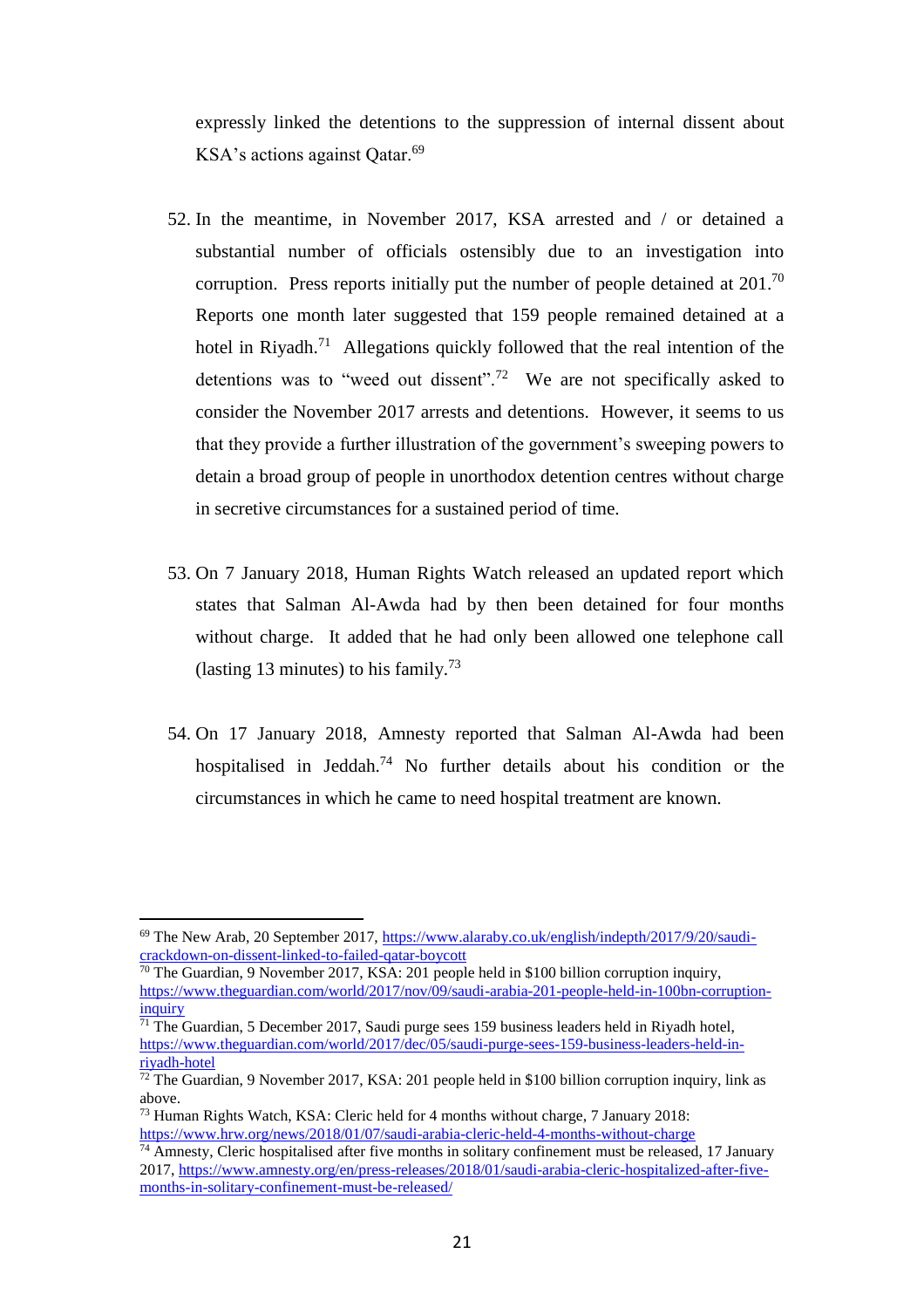55. We are not aware of any further public statements by officials of KSA either to confirm the identities of those detained, to announce criminal charges or to explain the justification for the detentions.

# *Our Investigations*

- 56. There are obvious difficulties in obtaining first-hand accounts about the September 2017 arrests. Most of those arrested remain in detention and hence cannot be interviewed. In many cases, their friends and family members are also located in KSA and are unwilling to provide witness statements, for fear of reprisals. Nevertheless, we have been able to speak to certain persons and family members of those detained on condition of anonymity and we will set out below the information that we have been provided with.
- 57. In order to confirm the number and identity of the individuals who were detained in September 2017, we interviewed Al Qst, an NGO specialising in KSA's detentions. Al Qst provided us with a list of individuals who, through their research, they believe to have been detained in KSA between September and October 2017.
- 58. In summary, Al Qst have identified sixty one (61) people who have been detained. Thirty (30) of that number have been directly confirmed by their sources within KSA to be imprisoned: Abdul Aziz Al-Shubaily, Issa Al Hamed, Salman Al-Awda, Essam Al-Zamil, Abdullah al-Maliki, Mostafa El Hassan, Jameel Farsi, Mubark bin Zuair, Aisha al Marzug, Ruqia al Muhareb, Awad al Qarni, Ali Al Aomri, Aadel BaNaaimah, Ali Badhadah, Ibrahim Al Harthy, Gurom Albeshi, Jamal Al-Najem, Khaled Al-Awda, Hassan Farhan al-Maliki, Alabbas Hassan al-Maliki, Sami al Majed, Menawer al Abdali, Ziad Ben Nahit, Mohamed Mouse El Sherif, Rabee Hafez, Khaled al-Ojaimi, Fahad Al Sunaidi, Ibrahim Al-Nasser, Dr Mohammad al Bisher and Malek Al Ahmad.
- 59. The remaining thirty one (31) are believed by Al Qst to have been detained but confirmation has not been obtained: Walid al Huwairini, Hamoud Ali Al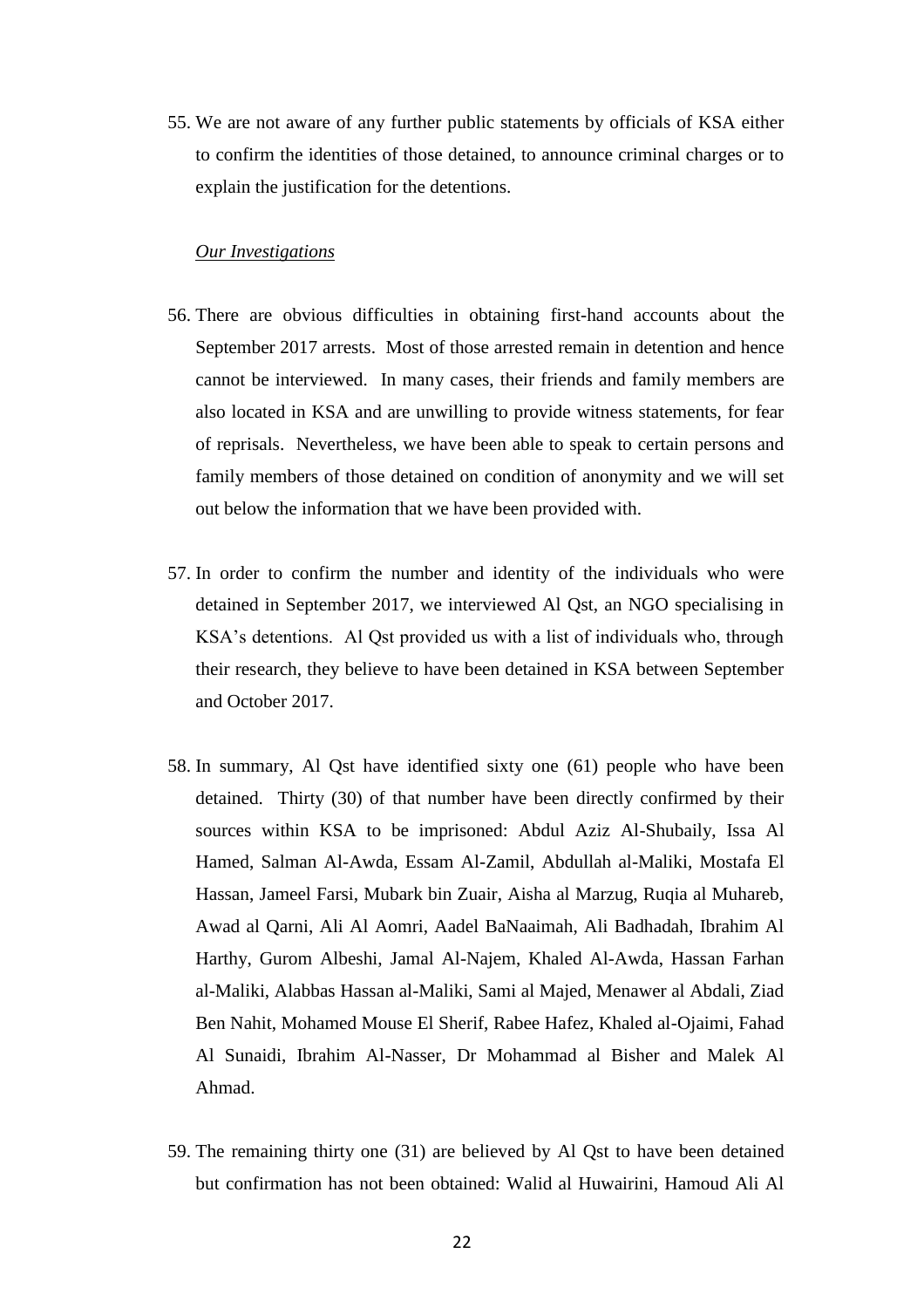Amri, Mohammed Al-Shnar, Abdulmohsen Al Ahmad, Mohammed al-Khudairi, Mohamed Al-Habdan, Yousef Al-Ahmad, Abdul Aziz Al Abdul Latif, Ibrahim Al Fares, Abdulaziz Al-Zahrani, Ahmad al Sawian, Mouse al Ganami, Mosad al Kathiri, Mohammed al Barrak, Senhat al Otaibi, Habeeb al Loiheq, Saad Mater al Otaibi, Idris Mohamed Abker, Khaled Al Mahoushi, Yousef Al-Mohaus, Yousuf al Mulhem, Ali Abu al Hassan, Ahmed Al-Amira, Fawzan al Ghazlan, Sami al Thubaiti, Abdullah al Suailem, Razin al Razin, Yousef al Farraj, Salem al Daiini and Khaled al Alkami.

- 60. We note that Al Qst believes that Ziad Ben Nahit was released on 20 December 2017. The remaining sixty individuals are believed to remain in detention.
- 61. We have tried to verify the contents of Al Qst's list. We note that some corroboration is provided by the fact that all of the individuals specifically mentioned by Human Rights Watch or Amnesty in the above reports also appear on this list. Moreover, we have been able to speak to family members of some of the individuals who appear on this list, and persons who know them, under condition of anonymity. They too confirm that the list is accurate.
- 62. The importance of this list is that it suggests that the total number of individuals who were detained is significantly higher than the "dozens" or "more than twenty" which international NGOs were able to verify. Moreover, at least the first eight individuals on the list are identified by Al Qst as human rights defenders or supporters, suggesting a possible explanation for the detentions.
- 63. We have also been able to speak to a number of family members and friends of those detained and others. None of those individuals wish to be named in this report, however we are able to summarise their evidence without revealing their identities.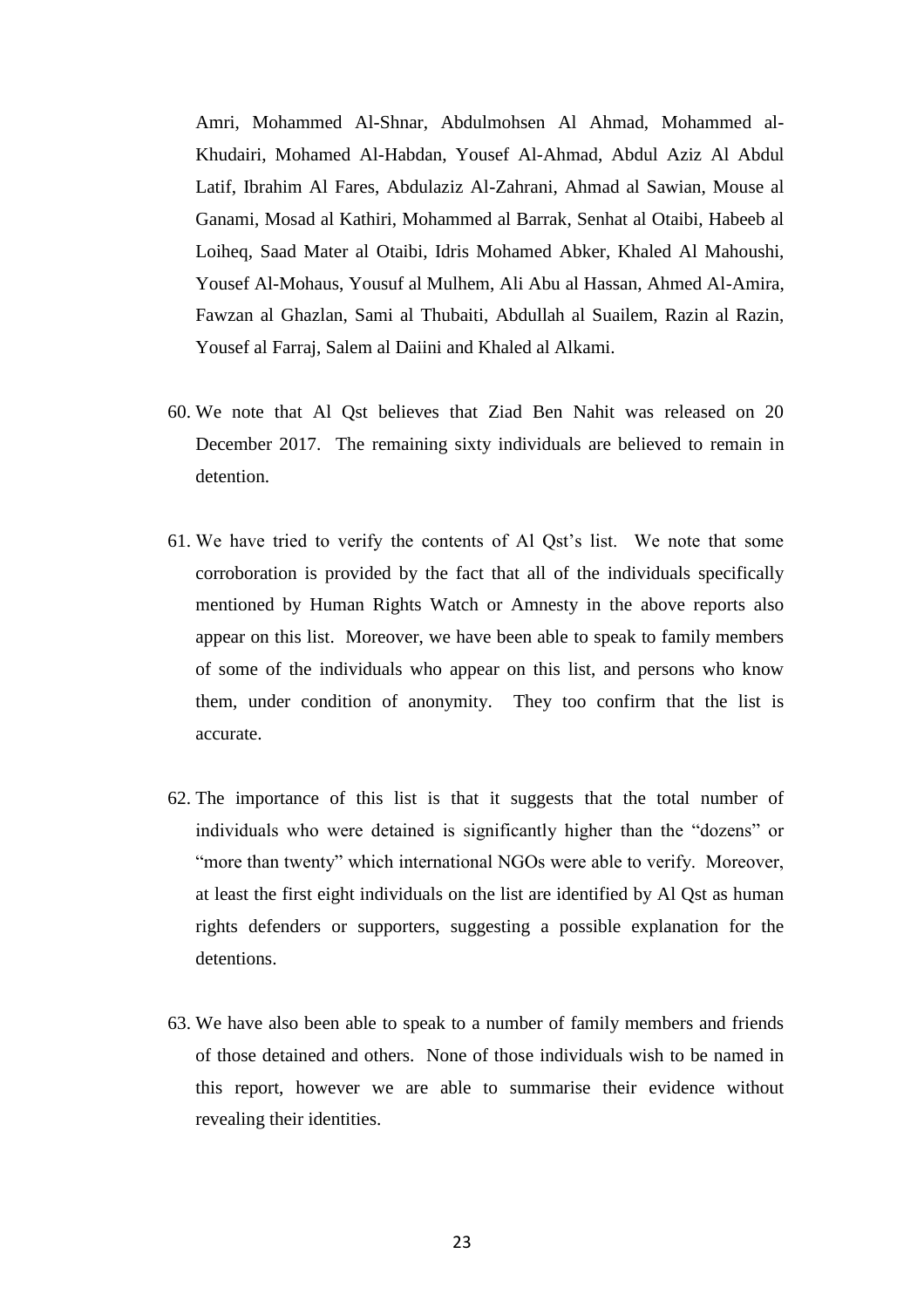- 64. It has been confirmed that Salman Al-Awda was arrested at his home address in Riyadh on 7 September 2017 by uniformed members of the State Security Forces. No arrest warrant or decision was produced. No charges have yet been laid against him. On its face, his detention is therefore arbitrary because it falls into category (i) of the types of arbitrary detention defined by the UN Working Group. For the same reason, it violates Article 14(3) of the Arab Charter on Human Rights.
- 65. In a similar vein, there is no known reason for the detention of Malik Al-Ahmad. He is a media expert and was involved with the press for many years. But he is not a political activist. As far as we are aware, no arrest warrant has been issued and no charges have been laid against him. Prima facie, his detention is therefore also arbitrary because it too falls into category (i) of the types of arbitrary detention defined by the UN Working Group and violates Article 14(3) of the Arab Charter on Human Rights.
- 66. It has further been confirmed that, as reported by Human Rights Watch (above), Salman Al-Awda has only been allowed to make one short telephone call to his family. In that telephone call, he said that he was detained at Dhahban prison. It is unknown if he was held in Dhahban for a substantial period; other reports suggest that he was held at Al Ha'ir.
- 67. Salman Al-Awda was arrested shortly after tweeting that he encouraged the Saudi and Qatari authorities to reconcile with each other - a statement which is, of course, contrary to the official policy of KSA. No other explanation for his detention has been put forward by KSA. It therefore appears that he was detained for exercising his right to freedom of expression. In the circumstances, the UN Working Group on Arbitrary Detention would likely also regard this as being a category (ii) case of arbitrary detention.
- 68. We received reports, confirmed by the above Human Rights Watch report, that family members of Salman Al-Awda have been the subject of illegitimate pressure from state authorities. One family member, Khalid Al-Awda was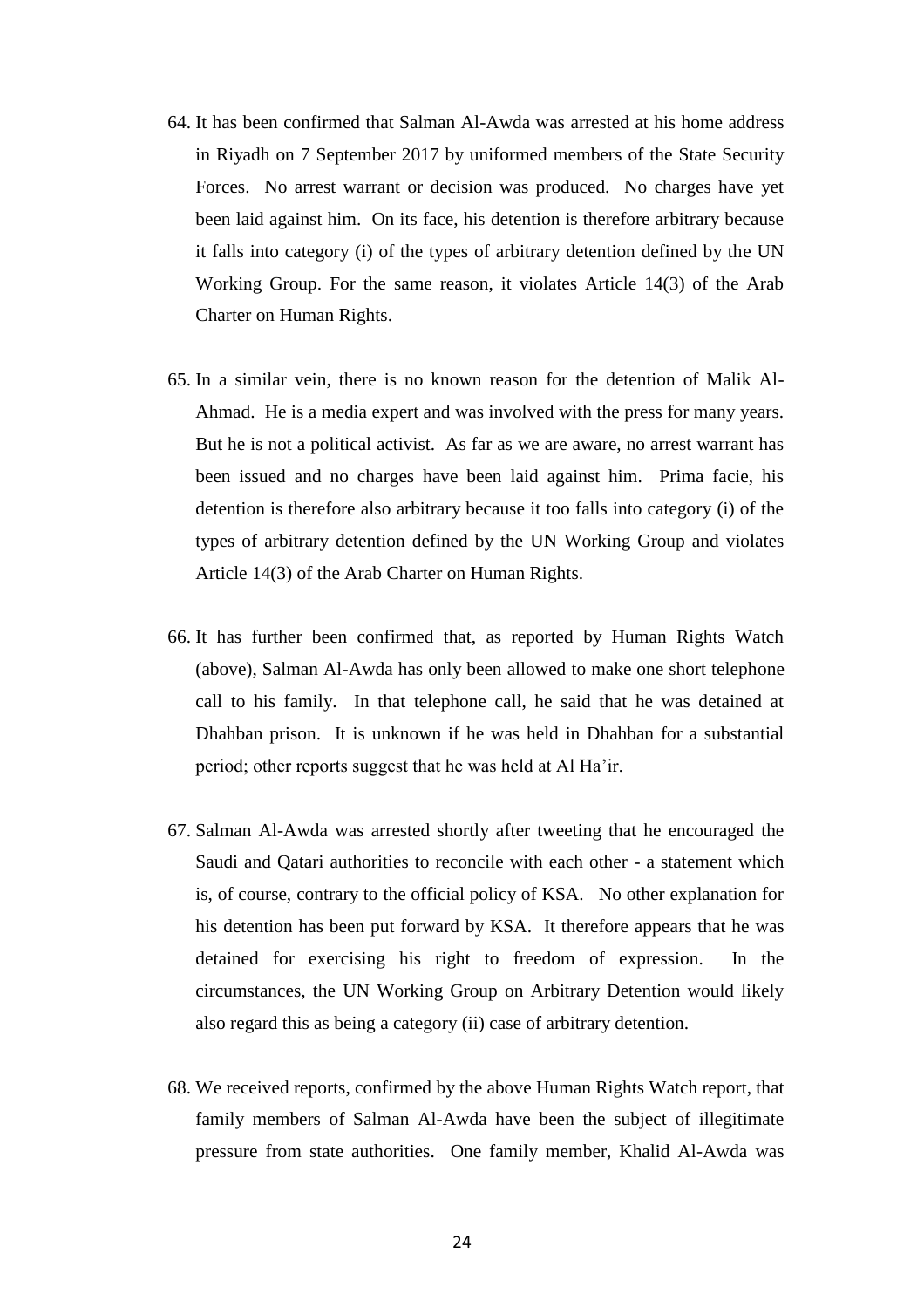reportedly arrested for tweeting about Salman Al-Awda's arrest. Another 17 members of Mr Al-Awda's family have had travel bans imposed on them.

- 69. It is clear that the individuals are not all being detained at the same location. Salman Al-Awda said in October 2017 that he was at Dhahban prison. One other detainee, Sami Al-Majid is believed to have been transferred to Dhahban. Others are believed to be detained at Al Ha'ir. The location of many other individuals is unknown. KSA has not officially identified where it is detaining many of them. For example, it is not known where Malik Al-Ahmad and others are being held, which will plainly be a source of additional anxiety to family and friends.
- 70. Dhahban prison is located 19km to the North of Jeddah. It is a large highsecurity facility. It has been used by KSA to hold other high profile human rights defenders such as Dr Saud Mukhtar al-Hashimi. Allegations of mistreatment have previously been made in relation to Dhahban prison, not least in the UN Working Group on Arbitrary Detention Opinion 52/2012.
- 71. Al Ha'ir has a similar profile. It is the largest prison or detention centre in Saudi Arabia. It is located is 29km South of Riyadh. Allegations of mistreatment of prisoners have also been made in relation to Al Ha'ir, notably in the UN Working Group on Arbitrary Detention Opinions 52/2012 and 61/2016.
- 72. We note that the detainees are also being treated differently. Some have apparently been allowed to contact their families. Others have not. We have been told, for instance, that Ali Al Aomri has not been heard from at all since his detention in September 2017 (now five months ago). Salman Al-Awda was allowed one telephone call in October 2017 (therefore after being detained for around one month) but no further contact has been permitted. Others, including Khalid Al-Awda and Sami Al-Majed have been allowed at least one short family visit. This differential treatment reinforces the impression of arbitrariness because there is no obvious reason to allow some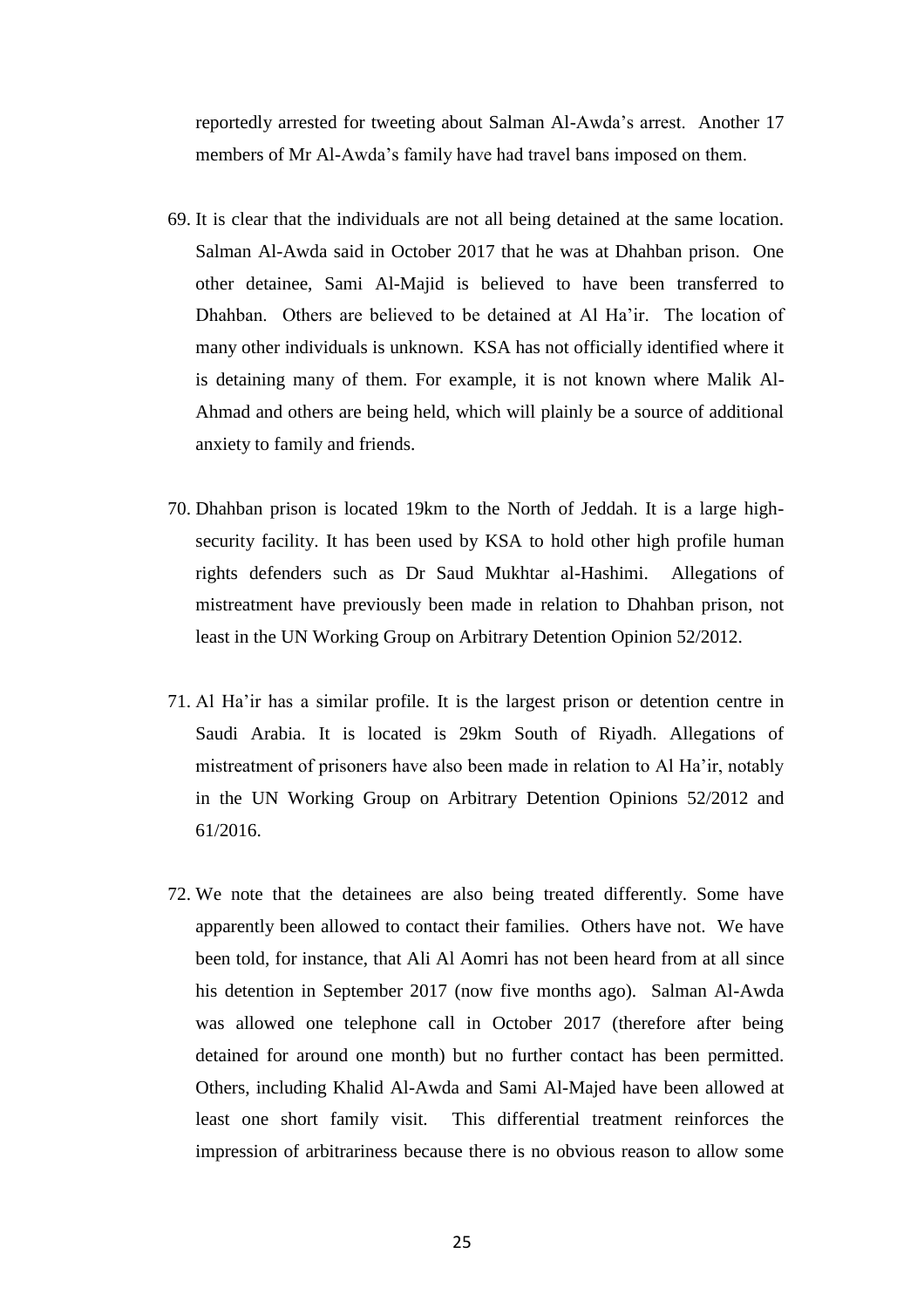detainees to contact their families but not to accord the same basic right to others.

- 73. The lack of any or any substantial contact with family members and the unknown location of many of those detained is a source of serious concern. It suggests violations of the prohibition against prolonged incommunicado, arbitrary detention and the right of family members to know the truth about what has happened to their relatives. Moreover, it leaves those individuals vulnerable to further mistreatment including torture and cruel, inhuman or degrading treatment.
- 74. In that light, it is particularly concerning that it has been confirmed that, as reported by Amnesty, Salman Al-Awda has been hospitalised. We understand that his family members have sent official requests to try to find out what has happened to him but there has been no official response from KSA authorities. They have not been allowed to visit him in hospital. In the absence of an official explanation from KSA, his family and others will draw the inference that the cause of his hospitalisation could be as a result of his detention.
- 75. Sources told us that a number of those detained suffer from serious medical conditions. In particular, Mostafa el Hassan is believed to suffer from an advanced stage of cancer. Further, we have medical notes from July 2016 confirming that Sami Al-Majed had a benign growth on his skull which required monitoring by medical professionals. He was not allowed medical treatment, at least during his initial detention prior to his transfer to Dhahban.
- 76. It was also confirmed that detainees including Sami Al-Majed, Salman Al-Awda, and others have been held in solitary confinement.
- 77. Family members and friends have also expressed more general concerns that when they were allowed to see the detainees, they had noticeably lost weight, they had been treated poorly or that they feared ill-treatment.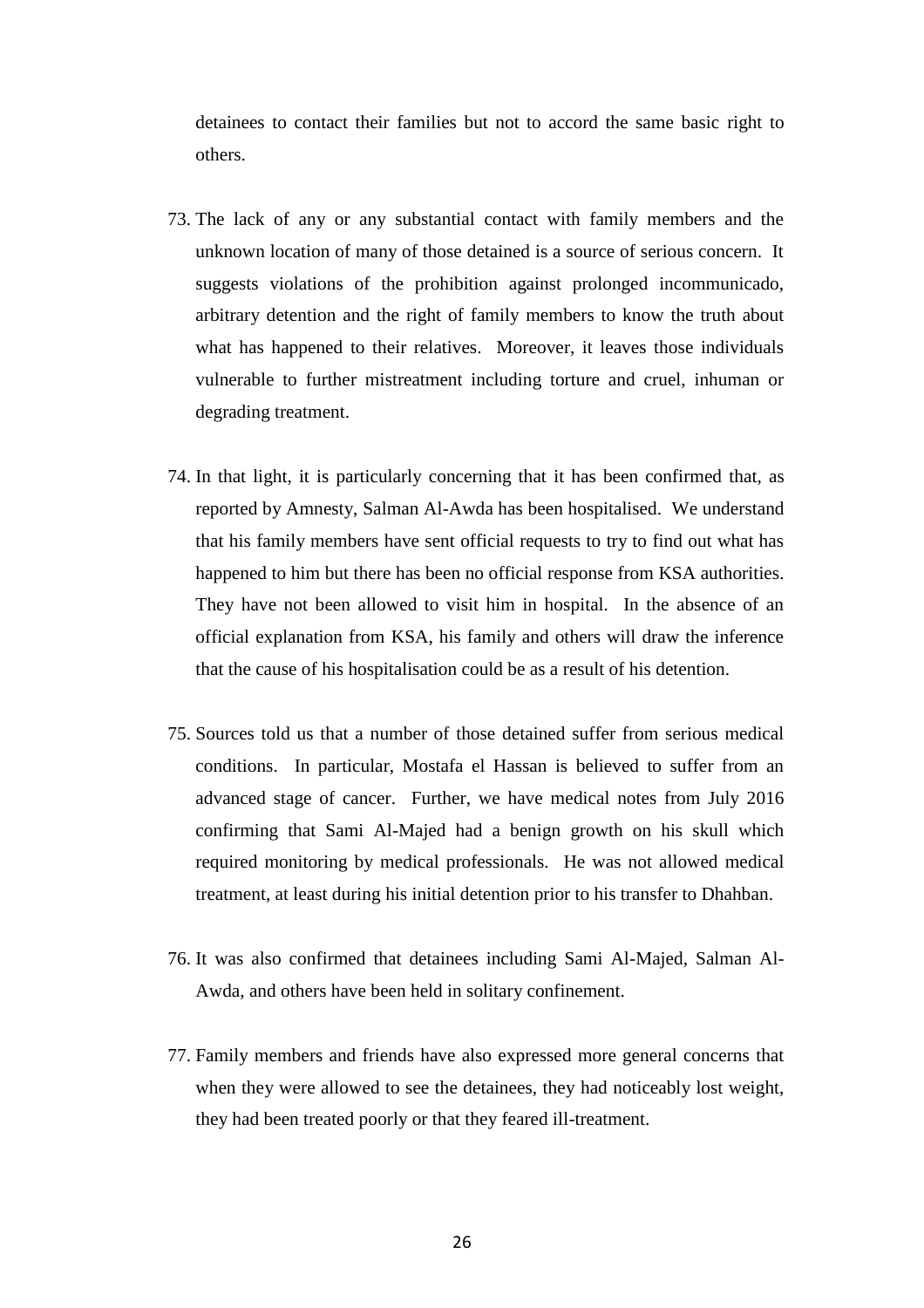#### **E. Conclusions and Recommendations**

- 78. The research that we have been able to conduct, and the information gathered, suggests that many more persons have been detained in September 2017 than has been conceded by the KSA authorities. It also shows that persons who are opponents of the regime have been targeted for arrest and then detained indefinitely without charge. The fact that so little is known about their arrests and detentions is disturbing in and of itself. The conduct of the authorities has been highly secretive and some of the persons detained are, in effect, disappeared.
- 79. In our opinion these detentions are arbitrary and unlawful, and in breach of the treaties cited herein and customary international law. For the avoidance of doubt, the facts summarised above lead to the conclusion that the detentions are arbitrary because:
	- a. No warrant of arrest was produced at the time of detention. No criminal charges have been brought against those detained. So far as we are aware, none of those detained have been brought before a Court. There is thus no justification for the detentions under national law and international law;
	- b. In the case of Salman Al-Awda and others, the detention appears to result from their peaceful exercise of their fundamental right to freedom of expression;
	- c. In many cases the imposition of incommunicado detention and solitary confinement are sufficiently severe to provide a further basis for holding that the detentions are arbitrary.
- 80. We are deeply concerned that detaining individuals in this way leaves them vulnerable to further human rights violations, including torture. We note that allegations of torture and mistreatment have been made against KSA, including at the very prisons where some of the victims are believed to be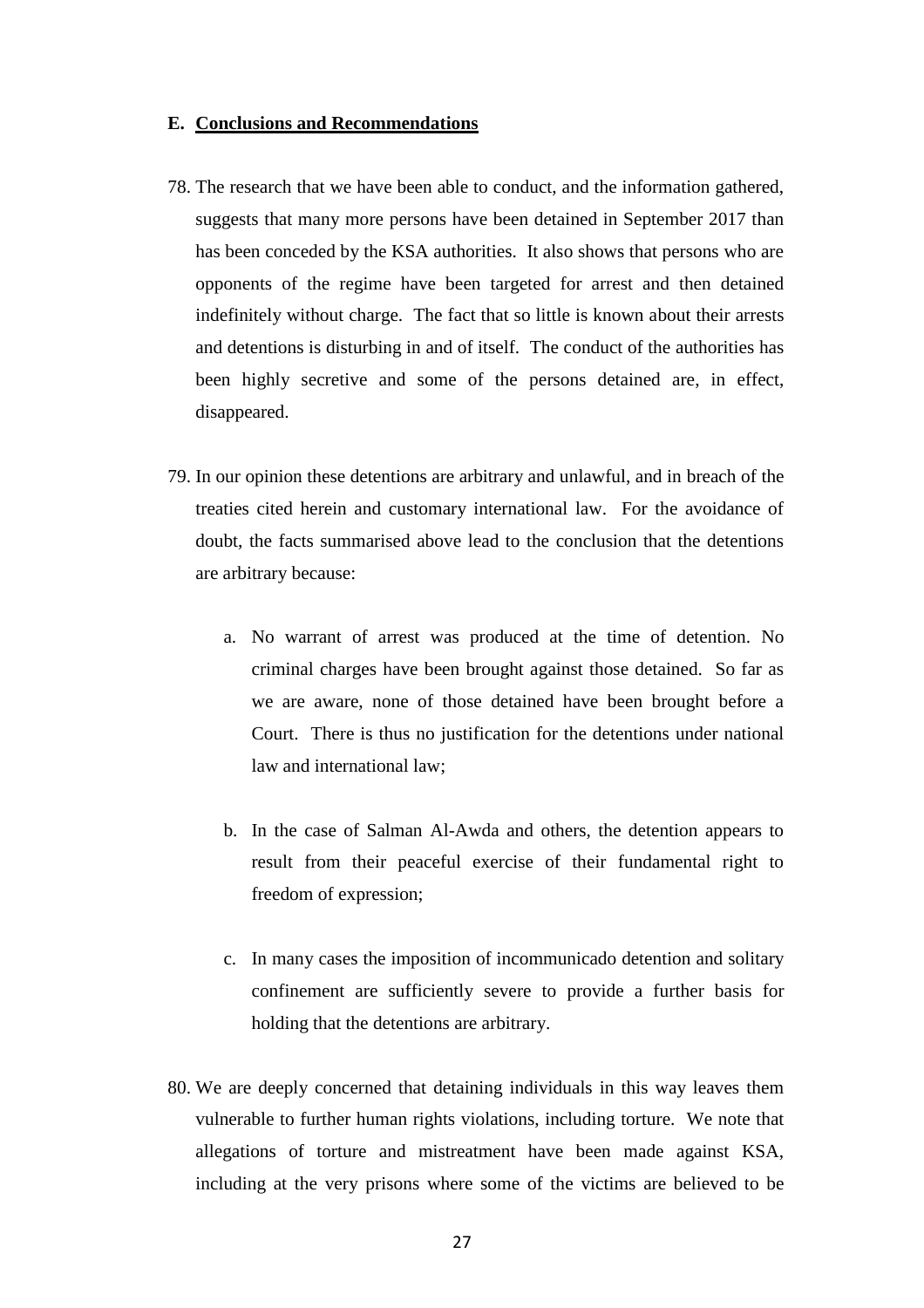detained. The risk to those individuals is heightened by the evidence that we have been provided with of the denial of medical treatment, loss of weight and general poor treatment.

- 81. The responsibility for these violations lies with the State authorities of KSA. These are acts perpetrated by the State and its organs and officials as part of a policy to repress all forms of opposition and prevent freedom of thought, expression, and association.
- 82. Our study of the Opinions of the Working Group on Arbitrary Detention shows that the wave of arrests and detentions in September 2017 forms part of a long established pattern of violations and abuse by the national authorities. According to that pattern, individuals who have defended human rights or exercised their right to free expression have often been detained (usually by Al-Mabahith), there are credible reports of mistreatment or torture during their detention and the arrests are subsequently deemed to be arbitrary by the UN Working Group on Arbitrary Detention.
- 83. We note that on 2 January 2018, the United Nations Special Rapporteurs on the Situation of Human Rights Defenders, on the Right to Freedom of Opinion and Expression, on Freedom of Religion and Belief and on the Promotion and Protection of Human Rights and Fundamental Freedoms while Countering Terrorism and the Chair-Rapporteur of the United Nations Working Group on Arbitrary Detentions responded to this wave of arrests by "*deplor[ing] KSA's continued use of counter-terrorism and security-related laws against human rights defenders, urging it to end the repression and release all those detained for peacefully exercising their rights*".<sup>75</sup> Such statements are very helpful but on their own cannot provide a sufficient response to the pattern of arbitrary detentions in KSA.
- 84. The Human Rights Council is scheduled to complete its Universal Periodic Review of KSA in November 2018 and stakeholder submissions must be filed

<sup>75</sup> UN Experts decry KSA's persistent use of anti-terror laws to persecute peaceful activists, <http://www.ohchr.org/en/NewsEvents/Pages/DisplayNews.aspx?NewsID=22570&LangID=E>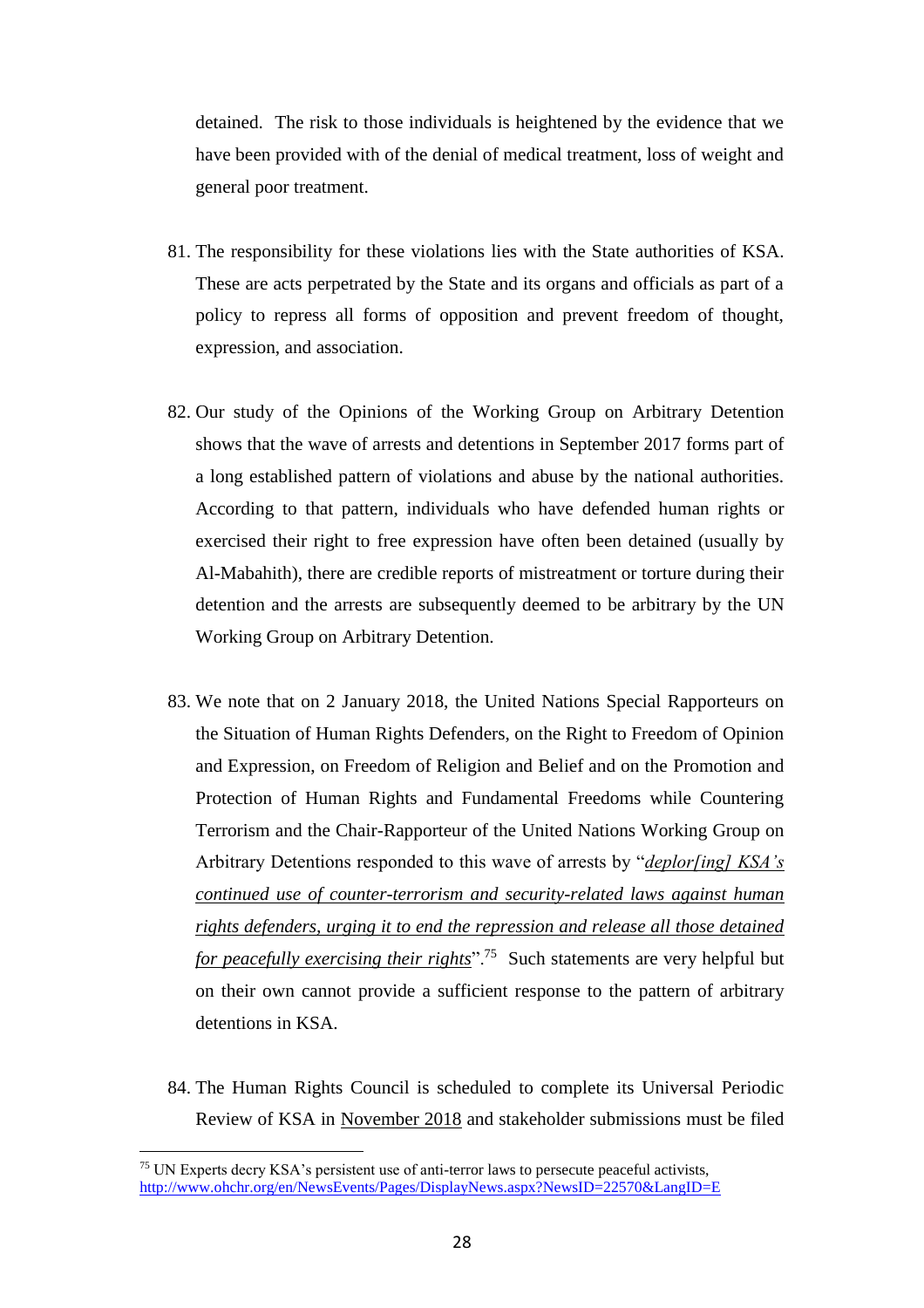by 23 March 2018. We are aware that the victims' families and NGOs intend to submit the present legal opinion and report to the UN Human Rights Council as part of that process. We urge the Human Rights Council to consider this report because it summarises evidence of serious human rights violations from a variety of sources, including witness testimony, and, further, shows that these are not isolated incidents but part of a pattern of abuses that has persisted unchecked for at least the last ten years.

- 85. We invite the Human Rights Council to:
	- a. Condemn the violations of fundamental human rights in KSA, including those documented in this report;
	- b. Call for the immediate release of those arbitrarily detained in September 2017 and all those held in prison unlawfully;
	- c. Recommend, again, that KSA accede to the International Covenant on Civil and Political Rights (ICCPR); and
	- d. Refer the matter to the UN General Assembly for action to be taken against KSA for the continuing violations to hold the KSA authorities to account, and for remedies to be provided to the victims.
- 86. In particular, this report should be brought to the attention of the UN General Assembly in order that it may consider whether KSA's rights of membership of the UN Human Rights Council should be *suspended* pursuant to paragraph 8 of General Assembly Resolution 60/251. We noted above that NGOs have already called for KSA's membership to be suspended. This report can only add further weight to those calls. In particular, the number of arbitrary detentions carried out in September 2017, coupled with the clear pattern of similar detentions in the Opinions of the UN Working Group on Arbitrary Detentions, justifies the conclusion that the violations of human rights in KSA are *gross* and *systemic*. The General Assembly would therefore be justified in suspending KSA's membership rights.